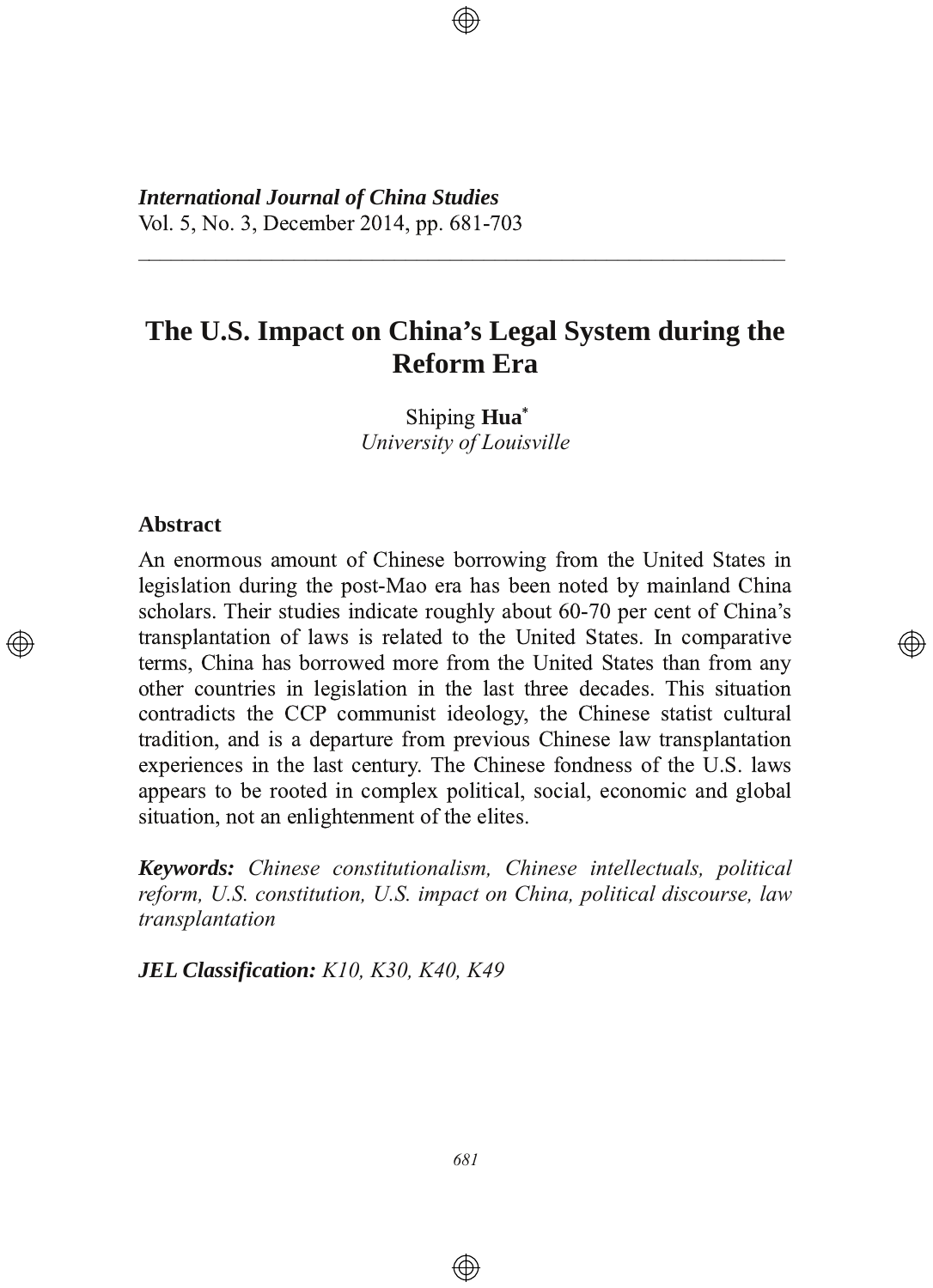## **1. Introduction**

An enormous amount of Chinese borrowing from the United States in legislation during the post-Mao era has been noted by scholars in mainland China. Studies conducted by scholars in mainland China indicate that about 60-70 per cent of China's transplantation of laws is related to the United States. In comparative terms, China has borrowed more from the United States than from any other countries in legislation in the last three decades, according to these studies.<sup>1</sup>

This has raised some serious questions in law transplantation from ideological, cultural and historical perspectives. Ideologically, China is supposed to be on the opposite end to the United States and closer to welfare states that are known for their social democratic practices such as France and the Scandinavian countries. China may have a better chance to borrow from these Western European countries that lean more towards equality than liberty. Culturally, between the two major legal systems, *i.e.*, the European continental system and the Anglo-American system, China may have a better chance to borrow from the former which is more "statist" than the latter that is noted for its emphasis on individuals. After all, China has had a statist tradition dating back for more than two thousand years. Historically, China had not been noted for its borrowing from the United States in terms of law transplantation until recent decades. Instead, countries like Japan, Germany, and the former Soviet Union had had more impact on China in terms of law transplantation in the twentieth century before the post-Mao period. Why has China been so fond of the United States in law transplantation in the last three decades, as demonstrated in the studies of mainland Chinese scholars?

(A)

This article studies the U.S. impact on China's legal system during the reform era, with a focus on legislation, through the writings and studies of some mainland China's leading scholars. Qualitative and quantitative studies show that mainland Chinese scholars felt the strong impact of the United States on China's legal system during the time period. It looks like that China's massive borrowing from the United States in its legal system was a result of complex political, economic, historical, and global situations, not a sudden enlightenment by the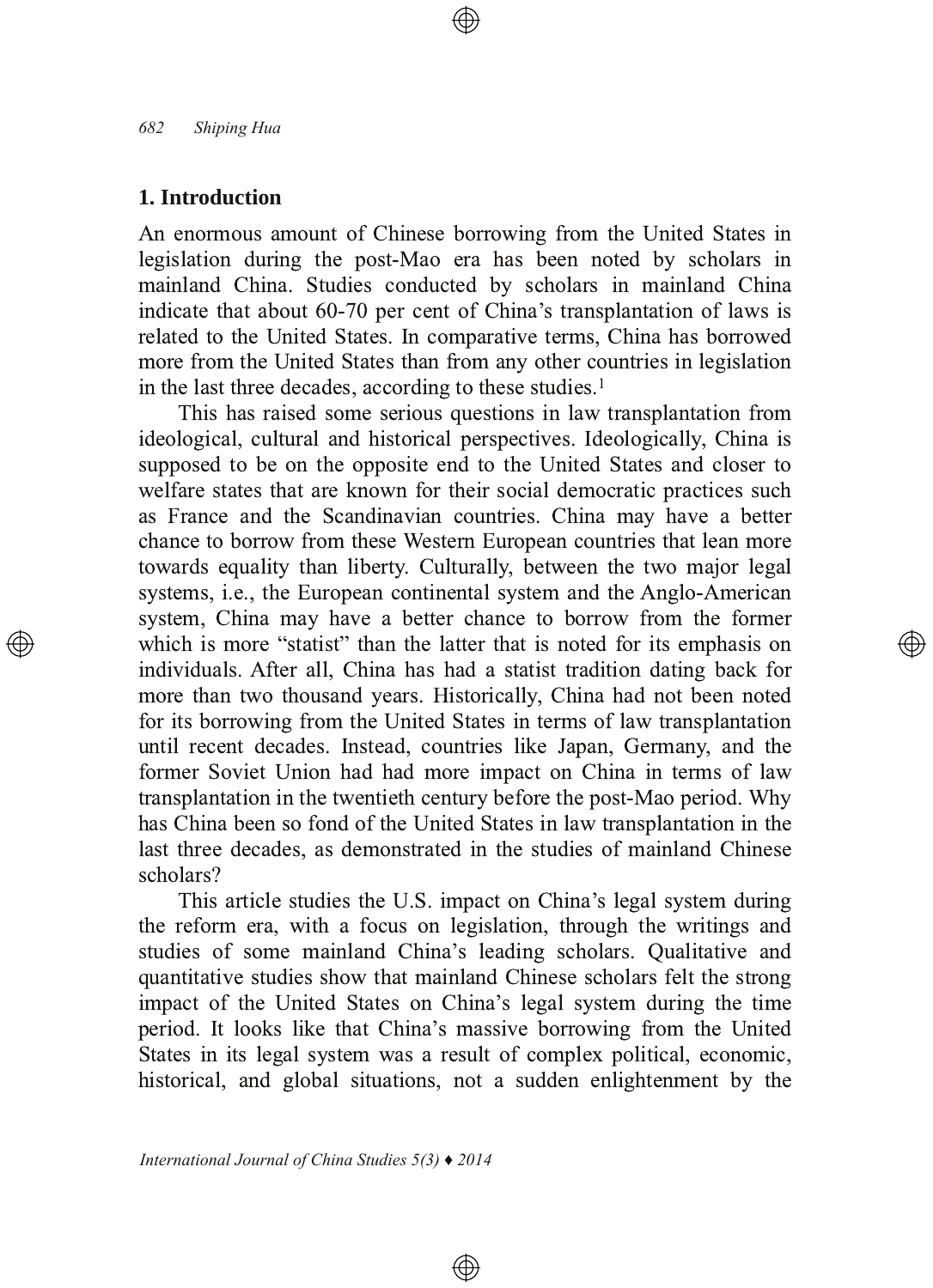elites.

Methodologically, this study is largely qualitative, although some data have been collected. It is almost impossible to measure exactly to what extent that China has borrowed laws from the United States. because many U.S. laws are similar to that of some other countries and some laws have multiple origins. Therefore, the data cited in this study are used suggestively.

In addition, this study used lots of studies from scholars in mainland China. The use of social science research results from mainland China scholars is new. In fact, scientific research by mainland Chinese scholars in general, until recently, was not taken seriously in the West. For instance, the Royal Society used the number of times a research paper is cited in the scientific literature as a proxy for quality. It found that as late as the end of the 20th century, China's citation share in scientific literature was almost nothing. But in 2008, it rose to 4 per cent of the world's total. In terms of quantity, it was even more impressive: China now produces the second largest number of scientific papers, next only to the United States. $2$ 

The Chinese social science situation was less developed than natural sciences. Before the reform era, social research was not even considered to be "scientific". In the last more than three decades, China has made progress in social research. According to the figure by UNESCO, China's investment in social science research had an average annual growth of  $15-20$  per cent from  $2003$  through  $2010<sup>3</sup>$  Chinese social science research has reached the mainstream Western scholarship as well. Examples include: Chinese Journal of International Politics is edited by Tsinghua University but published by Cambridge University &E8FF *Journal of Modern Chinese History* 4A7 *International Critical Thought*, both edited by the Chinese Academy of Social Sciences, are now published by Taylor & Francis.

This study is as much an empirical study as a discourse analysis of the Chinese legislative reforms during the time period. It is important to know how the scholarly circles in China feel about the impact of other countries, especially the United States, on China's legal reforms. In other words, the subject dimension of the issue is no less important than the

⊕

*IJCS Vol. 5 No. 3 (December 2014)*

্⊕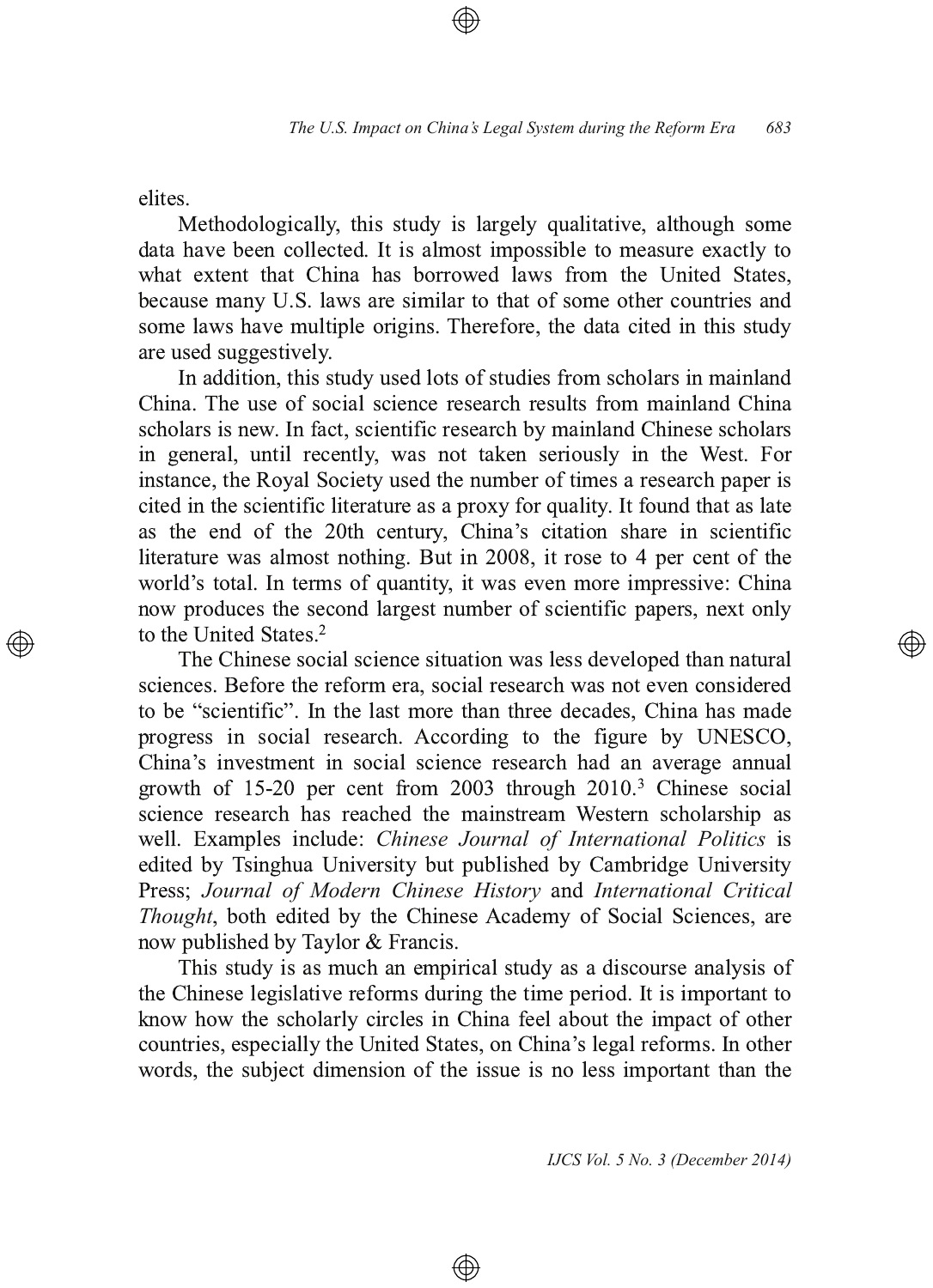object dimension. These Chinese top scholars have no incentive to exaggerate about the role played by the United States in China's legislation. because the regime constantly warns about the Westernization of China.

I start with a historical review of the Western influence on the Chinese legislative reforms in the last century, focusing on the question: Why, until three decades ago, the United States did not have major impact on China's lawmaking, unlike countries such as Japan, Germany, and the former Soviet Union? This is followed by an analysis of the U.S. impact on China's legislative reforms during the reform era. Then, I will look at the U.S. impact on several key issues in legal borrowing, such as federalism, judicial review, and human rights. Finally, I analyse the social context in which China learned from the United States in legislative reforms in the last three decade, trying to answer the question: Why has the United States impacted on China's lawmaking with such a force during the reform era?

### 2. U.S. Impact before the Post-Mao Reform

One of the earliest studies that introduced the U.S. political system into China was by Liang Ting (1796-1861) who wrote the book On the United States (合省国说) in 1844. In the book, Liang introduced the American republican system, the election system, constitutionalism, and separation of power. Xu Jiyu (1795-1873) introduced the republican system, rule of law, and the election system of the United States in the book Yinghuan kaolüe (瀛寰考略) in 1848. In Fazheng Zazhi (法政杂  $\dot{\lesssim}$ ) magazine published in August 1911, such ideas as republicanism, democracy, rule of law, and separation of power noted in American politics were introduced also.

(A))

Among those early studies that introduced the Western political system into China, the most well-known was by Wei Yuan (1794-1857) who wrote *Hai Guo Tu Zhi* (海国图志). In the book, Wei described the American political system as noted for "rule of law" instead of "rule of man". Wei also introduced the concept of federalism and the idea that man is born with human rights. Everybody is equal before the law.<sup>4</sup>

 $\circledast$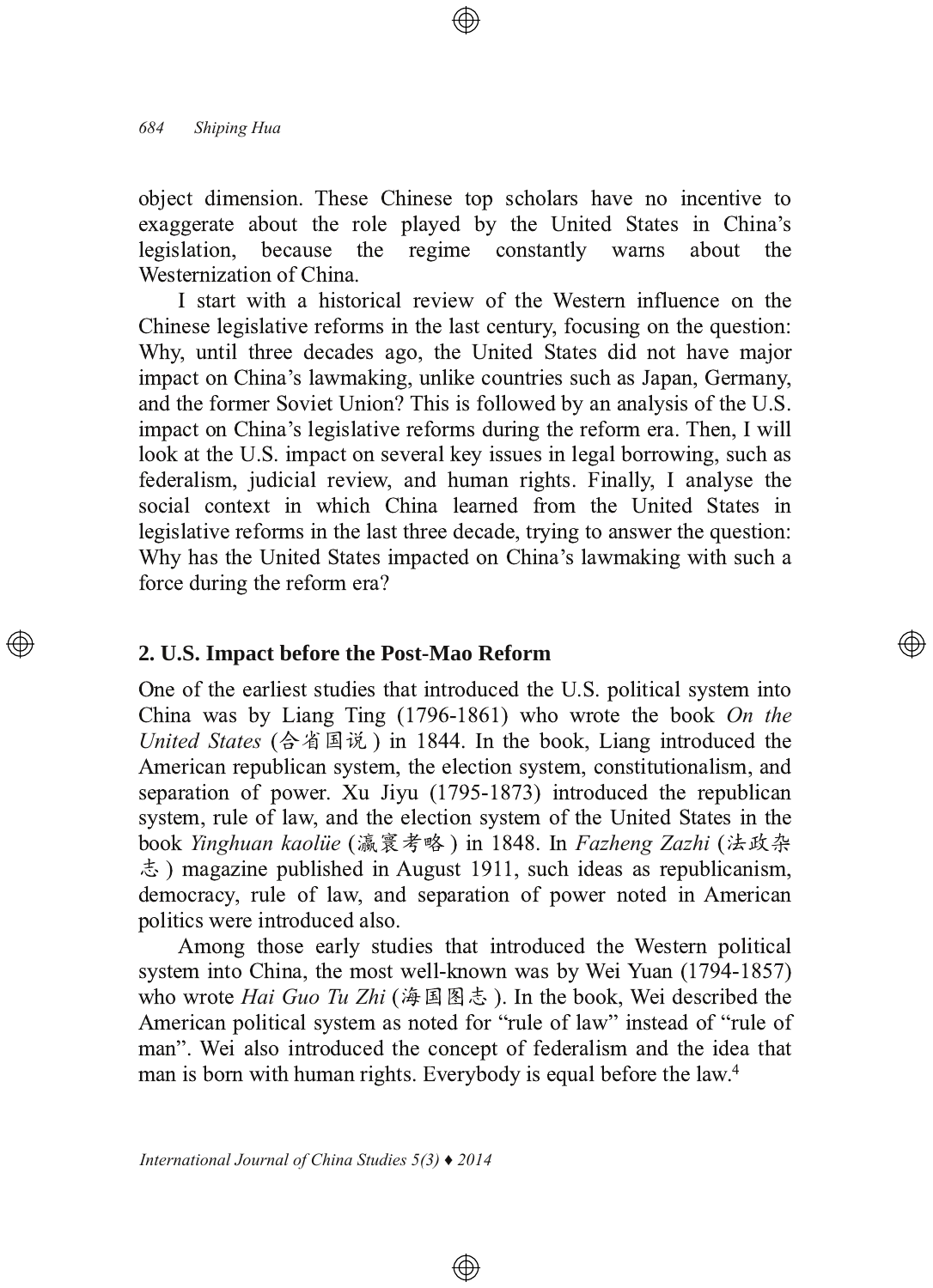China's first transplantation of Western laws was made by Emperor Guang Xu (1971-1908) during the 103-day Reform in 1898, although they were in the name of imperial orders. The Late Oing constitutional reform was influenced heavily by the Japanese Meiji Constitution of 1889. In the words of Shen Jiaben  $(1840-1913)$ , the chief architect of the Late Qing legal reform, Japan was the best model for China to emulate.<sup>5</sup> But the Japanese legal system was modeled after Otto von Bismarck's legal system of Prussia, which was noted for its favour of a highly centralized bureaucracy. This suited the needs of Japan's  $-$  and China's  $$ for national mobilization in the late 19th century. This was also due to the success of the Meiji Restoration which inspired the Chinese scholars and government officials. Japan's geographic and cultural closeness to China was another factor for the Chinese fondness of Japan in law transplantation. Incidentally, Chinese Marxism also came first from Japan.<sup>6</sup> Furthermore, the large number of Chinese students who went to Japan to study was also important in the Chinese learning from Japan. Japan at that time attracted the largest number of Chinese students, because of the convenience of geographic closeness and cultural similarity. The Oing Dynasty collapsed in 1911, thus ending the 10-year constitutional reform. Most of the new laws had yet been put into practice.

The constitutional framework during the Republican era, *i.e.*, Complete Book of Six Codes, was a combination of American tradition and the European continental tradition. Many regular laws were modeled after that of Germany. For instance, 60-70 per cent of civil laws were borrowed from the German constitution.<sup>7</sup> For criminal laws and criminal litigation laws, China also borrowed a lot from the continental model, instead of the Anglo-American one.<sup>8</sup> This is the continuation of the Late Oing constitutional reform, because the Japanese constitutional model was also borrowed from Germany. As the Chinese became more familiar with the West, they felt more comfortable to borrow directly from Western countries, not through a medium, such as Japan. In addition, the ending of Taishou Democracy (1912-1925) in Japan and the subsequent Japanese adopting militarism made many Chinese intellectuals disappointed with Japan.

⊕

*IJCS Vol. 5 No. 3 (December 2014)*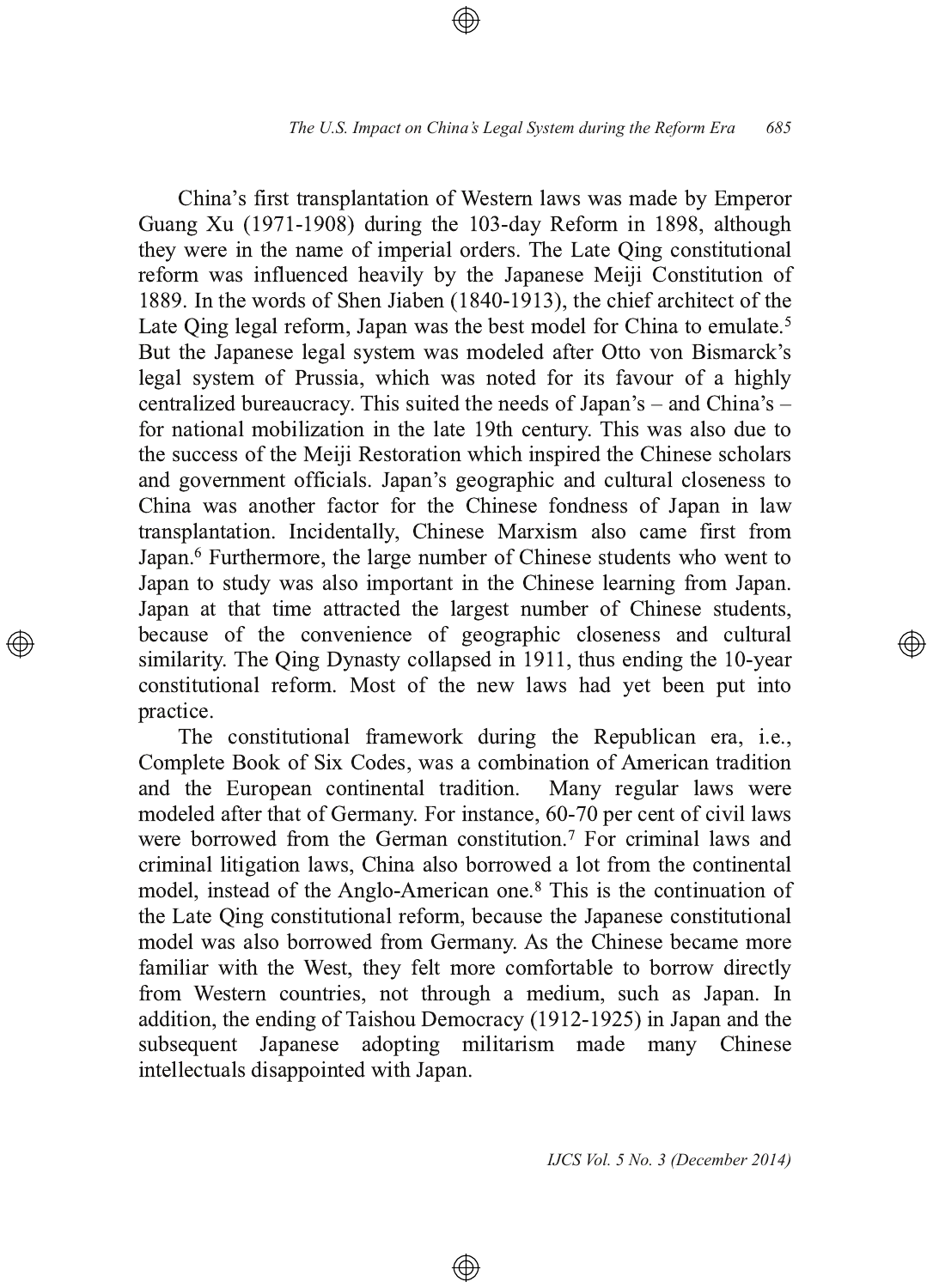Apparently, in the early stage of the Chinese legal transplantation, the United States did not exert as much impact on China as some other Western countries. In the late 19th century and early 20th century, China, like Japan, needed mass mobilization for modernization and national defense which called for a concentration of power in the central government, not the American-style federalism. In addition, the United States did not become the global dominant power until after World War II, thus had less influence in the world in a general sense. The U.S. presidential system did not take the monarchy into consideration. But countries like Japan and China in the late 19th century and the early 20th century needed to worry about their emperors.

In 1949, the Chinese Communist Party (CCP) abolished the use of the Republican constitution, the Complete Book of Six Codes. They first drafted the Common Outline and then the 1954 constitution which was modeled after the 1936 Soviet constitution. In drafting the 1954 constitution, Mao Zedong required all high ranking cadres to read the 1924 and 1936 Soviet constitutions.<sup>9</sup> The major historical event that compelled the Chinese to lean towards the Soviet model was the Cold War, especially the Korean War (1950-1953). China's foreign policy at that time was "leaning towards one side". The Soviet mode also suited the CCP need for one-party domination.

</u>

With the split of the CCP and the Communist Party of the Soviet Union (CPSU) in 1956, the Soviet constitutional model was gradually abandoned. China abolished the lawyers' system as well as the Ministry of Justice in 1959. The situation became more extreme during the Cultural Revolution from 1966 through 1976 when only one law was passed. $^{10}$ 

## **3. U.S. Impact during the Reform Era**

The Cultural Revolution ended with the passing of Mao in 1976. After two years of transition, new policies were set with the ascendance of Deng Xiaoping in 1978. The new slogan was "reform and open up". Opening up to the outside world did not refer to foreign trade and other economic matters only, but also to domestic politics, including the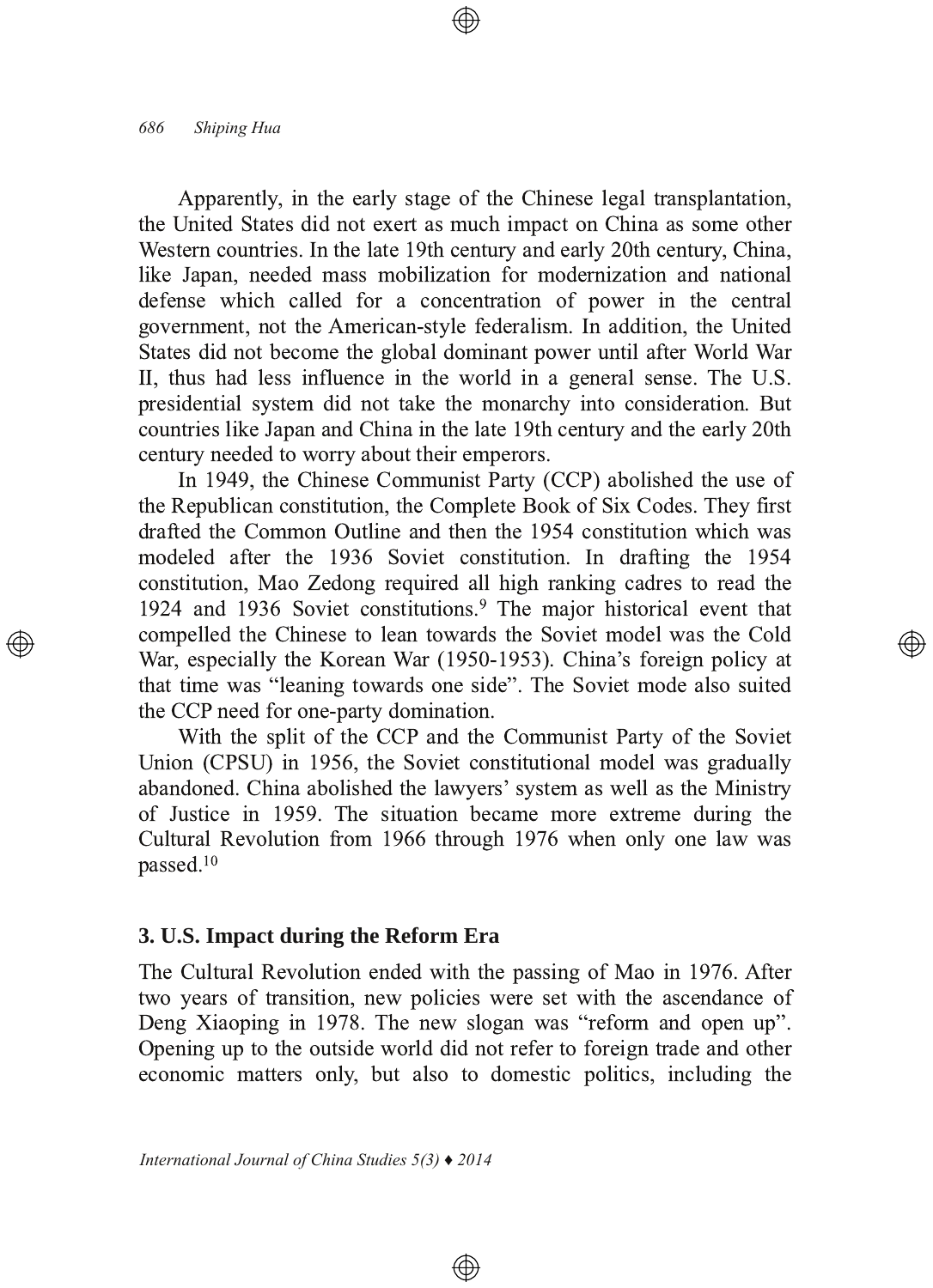constitutional system. In his report to National People's Congress (NPC) in 1982, "On the Bill to Amend PRC Constitution", Peng Zhen, then Chairman of NPC Standing Committee, said that the 1982 constitution should "pay sufficient attention to not only the rich experience of China's socialist development, but also the experience of foreign countries". In 1994, Qiao Shi, then Chairman of the NPC Standing Committee remarked, "Legislation must be based on China's actual situation. But we also need to learn from foreign countries. We can borrow anything foreign if it is good and suits the need of China's situation. Some of their laws can be transplanted to China directly."<sup>11</sup> Chinese scholars echoed this by saying that the country must import laws, because China did not have the time to develop its own legal system.<sup>12</sup>

Some scholars believe that China' law making drew upon multiple sources. For instance, Li Lin believed that China's legal system during the reform era has two sources: Former Soviet Union, but with Chinese characteristics; Western legal system, but with socialist characteristics.<sup>13</sup> The post-Mao leadership initially intended to return to the spirit of the 1954 constitution modeled after the 1936 Soviet one.<sup>14</sup> This is consistent with the major theory which emerged after the Cultural Revolution, *i.e.*, "primary stage of socialism". In drafting the 1982 constitutions, the drafting committee consulted the constitutions of  $35$  countries in the world.<sup>15</sup>

However, the U.S. impact can be detected from the 1982 constitution and the U.S. influence on Chinese legislative reforms gained momentum towards the end of the last century. The American constitutional system does have some characteristics that the United States is known for, although it may not be able to claim exclusive rights for it. Some Chinese scholars have noted this when tracing the origins of China's constitutional changes. For instance, about 130 scholars from 50 universities and research institutions in China gathered in Wuhan in September 2008 to discuss the impact of the United States and Great Britain on China's legal system. Most of the paper presenters seemed to believe that the Anglo-American system's impact on China in terms of law transplantation was "overwhelming".<sup>16</sup>

⊕

*IJCS Vol. 5 No. 3 (December 2014)*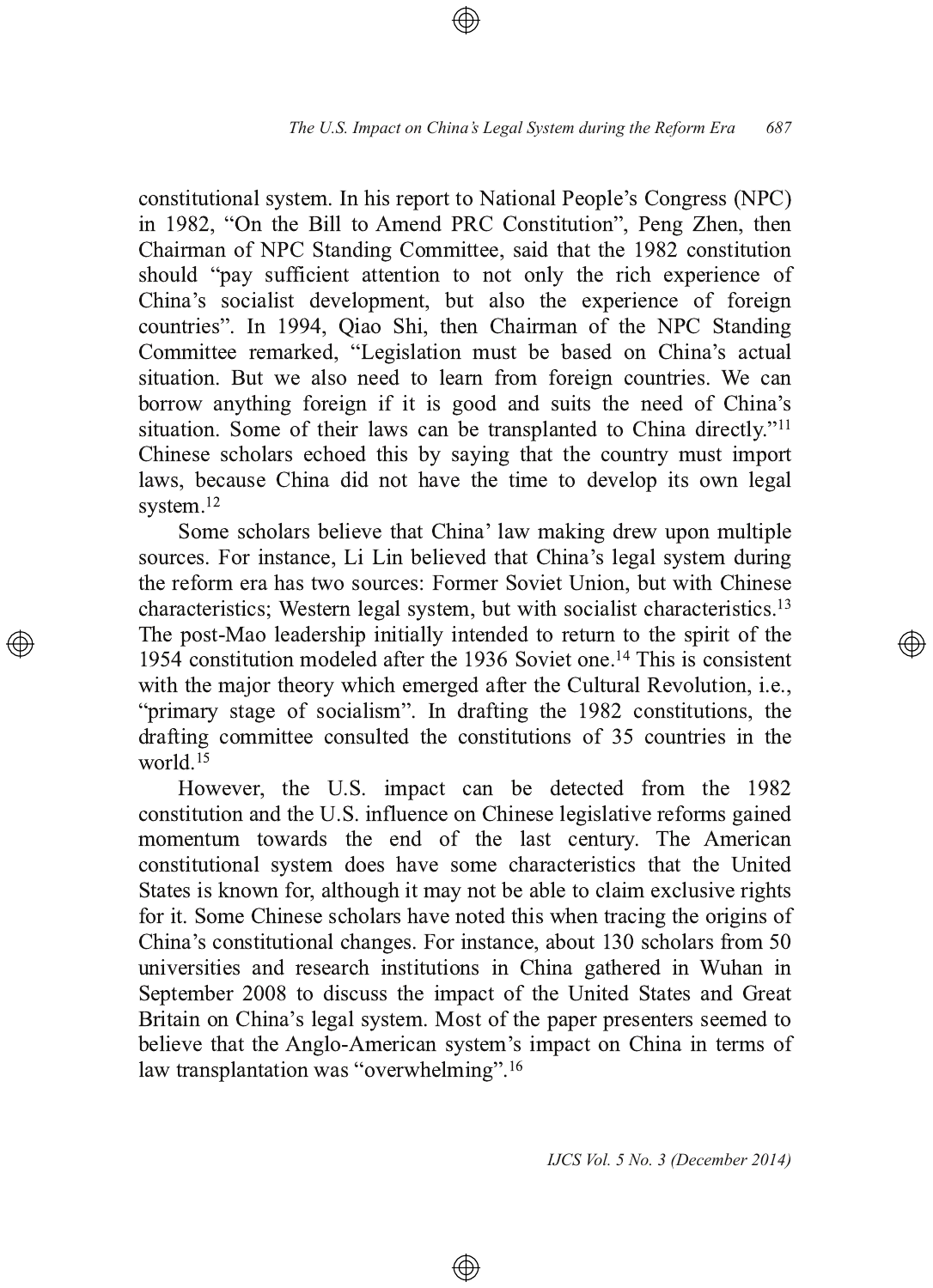Chinese law scholar He Qinhua divided the post-Mao era into two periods: The first half of the reform era was influenced more by the first stage of the American legal system before the beginning of the 20th century which was characterized by the spirit of liberalism. During the second half of the reform era, China was influenced more by the second stage of the American legal system, that is, after the beginning of the 20th century, more of welfare. This switch was against the background that from 1998 through 2007, government's revenue increased by  $5.7$ times, while that of people in cities and town increased by 1.4 times and that of the peasants increased by  $1.2$  times. Government possessed  $76$ per cent of the wealth, while the people had less than 25 per cent wealth. China's Gini was 4.7. Twenty per cent of the poorest had 4.7 per cent of wealth, while the 20 per cent richest had 50 per cent of the wealth.<sup>17</sup> For the reform era on the whole, according to He, China was influenced overwhelmingly by the Anglo-American model, especially the United States. $^{18}$ 

Some Chinese scholars elevated the American experience to the level of universal values. They believed Thomas Jefferson and other Founding Fathers in 1776 for the first time were able to put those abstract ideas by the Enlightenment Thinkers into concrete politics in the Declaration of Independence.<sup>19</sup> Some scholars believe that China can learn from George Washington's constitutional thought, which include "checks and balances", "rights of the citizens", and "cultivating a constitutional culture".<sup>20</sup> For Chinese scholar Qian Fuchen, as far as theory of modern constitutionalism goes, constitution has four components: "sovereignty lying with the people", "human rights", "separation of powers and checks and balances", and "rule of law". For Oian, the constitutional system of the United States and Great Britain is the model. $21$ 

্⊕

The widespread influence of the West, especially the United States, on Chinese legislative reform, has also been noted by Western scholarship. Randall Peerenboom noted that after the 1990s Western exports of legal system gained momentum because of the collapse of USSR.<sup>22</sup> He also believed that some of China's administrative laws were modeled on comparative laws in the United States.<sup>23</sup> Andrew Peng noted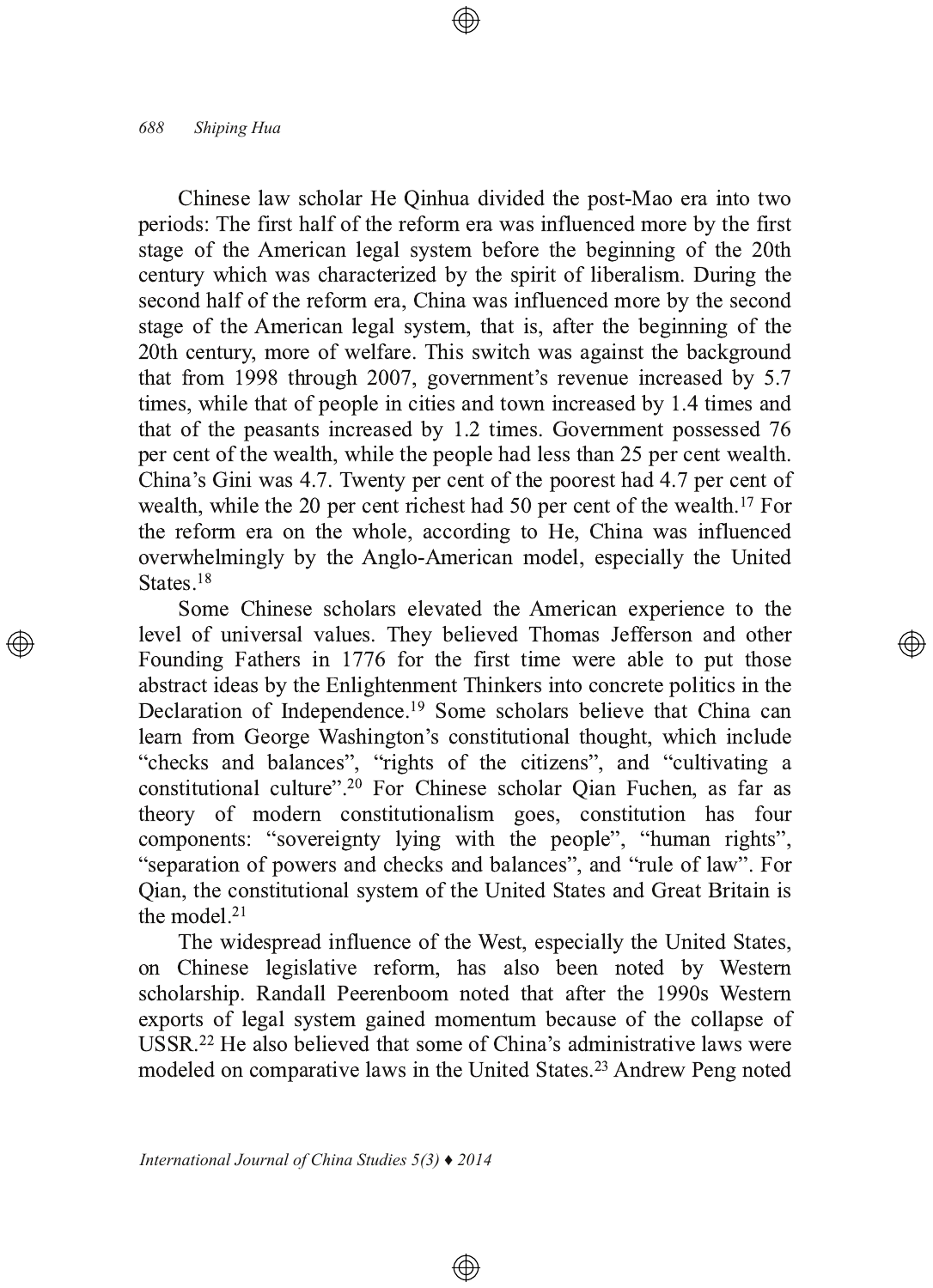"the wide acceptance of the liberal constitutional paradigm among Chinese intellectuals" during the time period.<sup>24</sup> Pittman Porter observed "most of the legal forms, structure and terminology currently used in China derive from concepts of European and North American liberalism."<sup>25</sup>

Jiang Shigong divides the development of constitutional thought in China in the past three decades into two phases. The first, from the early 1980s through the end of the 20th century, was what he called "an ideological stage" during which general Marxist concepts were used to discuss the basic concepts of constitutions to understand China's own constitution. In the second phase, since the wave of "constitutional" adjudication" that began in 2001, people have tried to understand China's constitution from a judicial perspective. Influenced by this wave, they have started to Americanize their understanding of China's constitution and to criticize it according to the principles and rules of the American constitution. Thus, research on the American constitution has become the mainstream in the field of constitutional studies.<sup>26</sup>

Although it is hard to measure exactly the impact of the United States upon China's constitutional change, some rough statistical analysis is possible. The study can be conducted against the background of the impressive growth of China's legislation in general during the time period: From  $1978$  to  $2011$ , China made  $236$  laws,  $690$ administrative regulations, and 8,600 local regulations.<sup>27</sup> This is against the poor legislation record of the pre-1978 period: from 1949 through 1978, 134 laws were made. A total of 111 of them had been invalid, or 81 per cent. Only 23 laws were still valid.<sup>28</sup>

Studies concerning China's borrowing from other countries in legislation in the last decade include those by Shen Zongling, a law professor from Peking University, Zhu Jingwen, a law professor from Renmin University, and Li Lin, Director of the Law Institute, Chinese Academy of Social Sciences, China's main think tank. The study by He Qinhua, a law professor from China Eastern University of Politics and Law, on Anglo-American legal systems' impact on China is also important.

⊕

*IJCS Vol. 5 No. 3 (December 2014)*

্⊕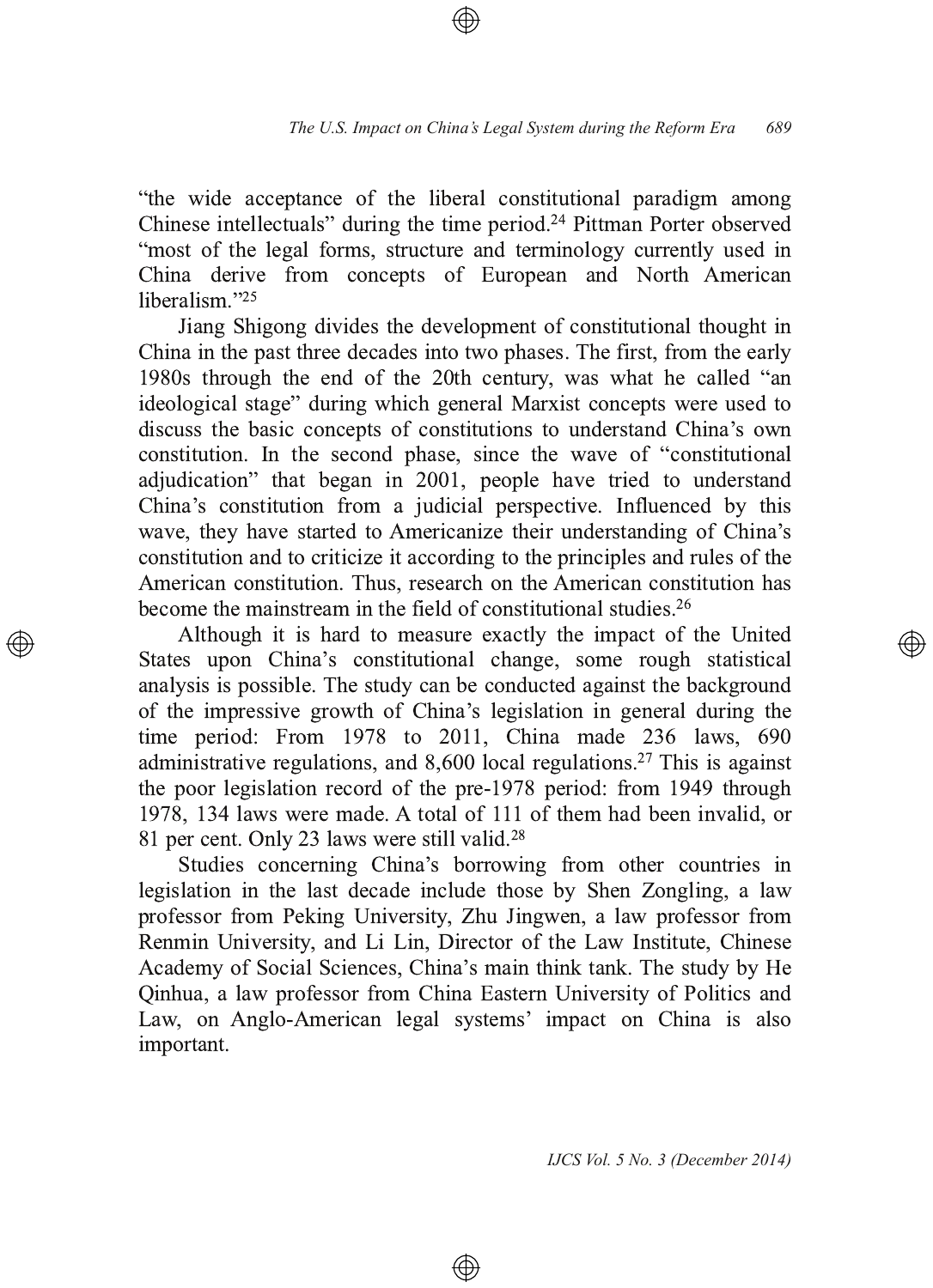In Shen's study, he listed 26 cases where foreign laws were borrowed in China's legislation. Among these 26 cases, 11 of them were named, while the rest were labeled as "foreign countries". Among the 11 identified cases, 8 of them are about the United States, or 73 per cent.<sup>29</sup> In Zhu's study, he listed 16 cases where foreign laws were borrowed in China's legislation. Seven of them were identified. The rest was labeled "foreign countries". Four were from the United States, or 57 per cent.<sup>30</sup> In Li Lin's study, 22 cases were listed where China borrowed from foreign countries in terms of legislation. Among the 22 cases, 17 cases were from the United States, $31$  or 77 per cent.

If we average the numbers of the three studies, China has borrowed from the United States 69 per cent of the time in law transplantation. Although this is only a rough estimate, given the small sample size, one can get a glimpse of the overall picture of the impact that the United States exerted on China's legislation. Compared with other Western countries, it looks like that the United States has played the most important role in shaping China's legislation in the last three decade. Actually, this is the first time in history that the United States has played such a significant role in influencing China's legislation.<sup>32</sup> It should also be noted, although at the early stage of the reform, China's leaders and intellectuals had intended to go back to the policies of China before 1956 or in constitutional matters going back to the 1954 constitution which was modeled after the 1937 Soviet constitution, the Soviet-Russia experience played very little role in China's legislation in the last three decades. Based on these studies, China borrowed from Soviet-Russian legislation only 9 per cent of the time when it borrowed from foreign countries in legislation.

Among these scholars, Zhu and Shen believe that the 1982 constitution and its amendments borrowed from the United States in "rule of law", "human rights", "protection of private properties", and "federalism", although these characteristics are not uniquely American. Li Lin's study focuses on China's borrowing in non-constitutional legislation.

 $\circledast$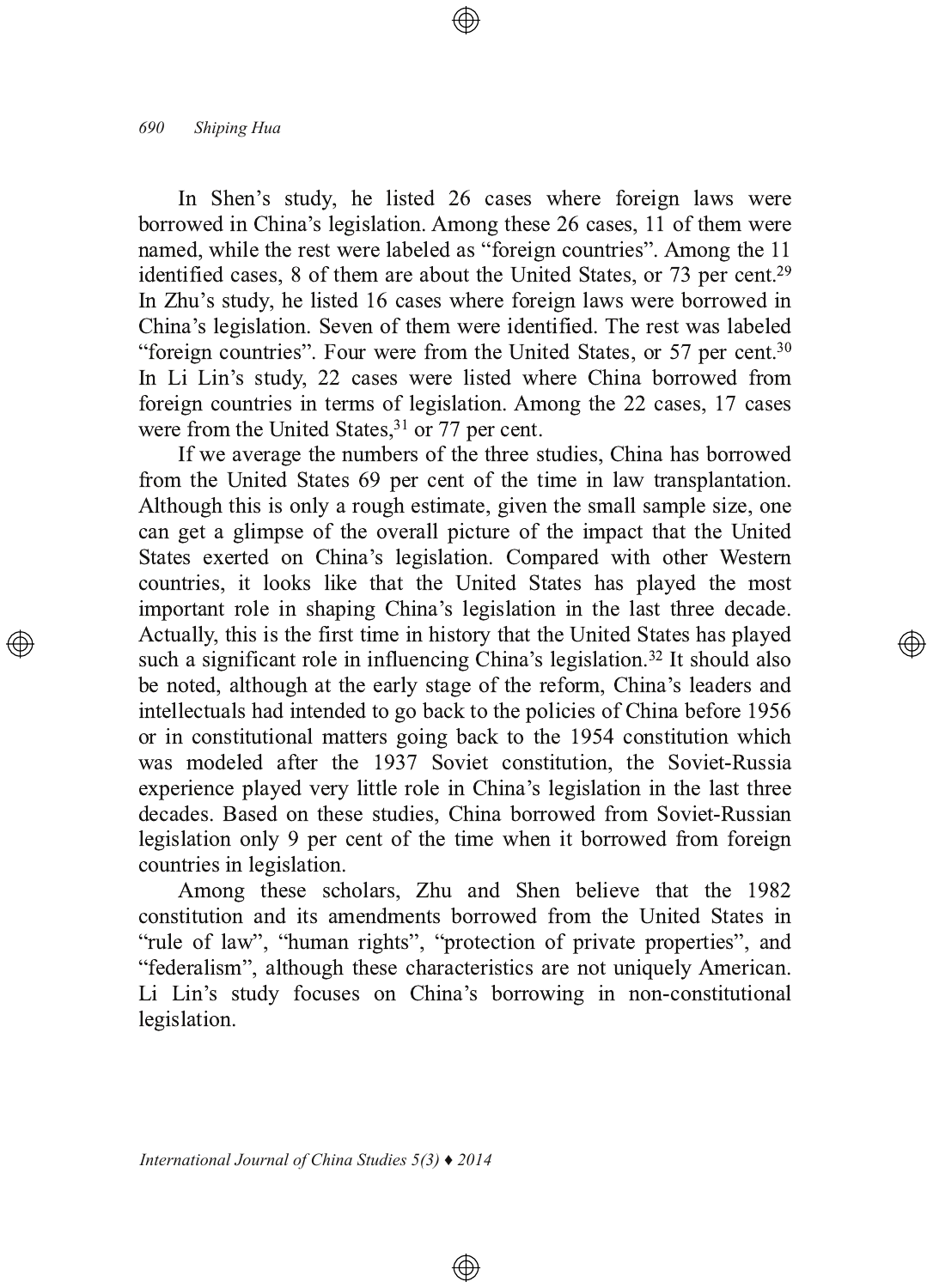# **4. Key Issues: Federalism, Judicial Review and Human Rights**

At the centre of constitutionalism is the restraint of government's power as well as the protection of the individuals' rights, which were reflected in such issues as federalism, judicial review and human rights. The United States has impacted on the Chinese legal system in these areas in the last three decades. Shen Zongling noted that the 1982 constitution borrowed from the U.S. federal system in giving more power to the local authorities.<sup>33</sup> Although it is not the only country in the world that has a federal system, e.g., Switzerland and Germany also have federal system, the United States is the most famous for this. Some Chinese scholars believe that in order to build constitutional governance like that of the United States, China must decentralize its power structure.<sup>34</sup> At the beginning of the reform, Chinese scholar Zhang Youyun criticized the 1975 constitution that did not give enough rights to the autonomous regions. $35$ 

Unlike the late 19th century and early 20th century when China needed centralization of power for modernization and national defense, the post-Mao period was noted for a gradual decentralization of power which was a response to the over-concentration of power in the national government in the late stage of the Cultural Revolution. Since 1978, power has drifted from the party to government institutions and from the central to locals.<sup>36</sup> Naturally, Chinese leaders and intellectuals were attracted to U.S. federalism.

Judicial review is almost uniquely American. Although countries like Great Britain and Japan have nominal judicial review system as well, they seldom use it. Some Chinese government officials and scholars have tried to adopt some kind of judicial review in China, although the process was not smooth. Generally speaking, the Supreme People's Court has tried to avoid making judgment regarding the constitutional matters. However, the Supreme People's Court for the first time made an interpretation of the constitution regarding the Oi Yuling vs Chen Xiaoqi etc. Case in August 13, 2001.

The plaintiff Qi Yuling filed a lawsuit at the Intermediate People's Court in Zaozhuang, Shandong Province, against defendants Chen Xiaoqi, etc, over a dispute about infringement of the right to her name

⊕

*IJCS Vol. 5 No. 3 (December 2014)*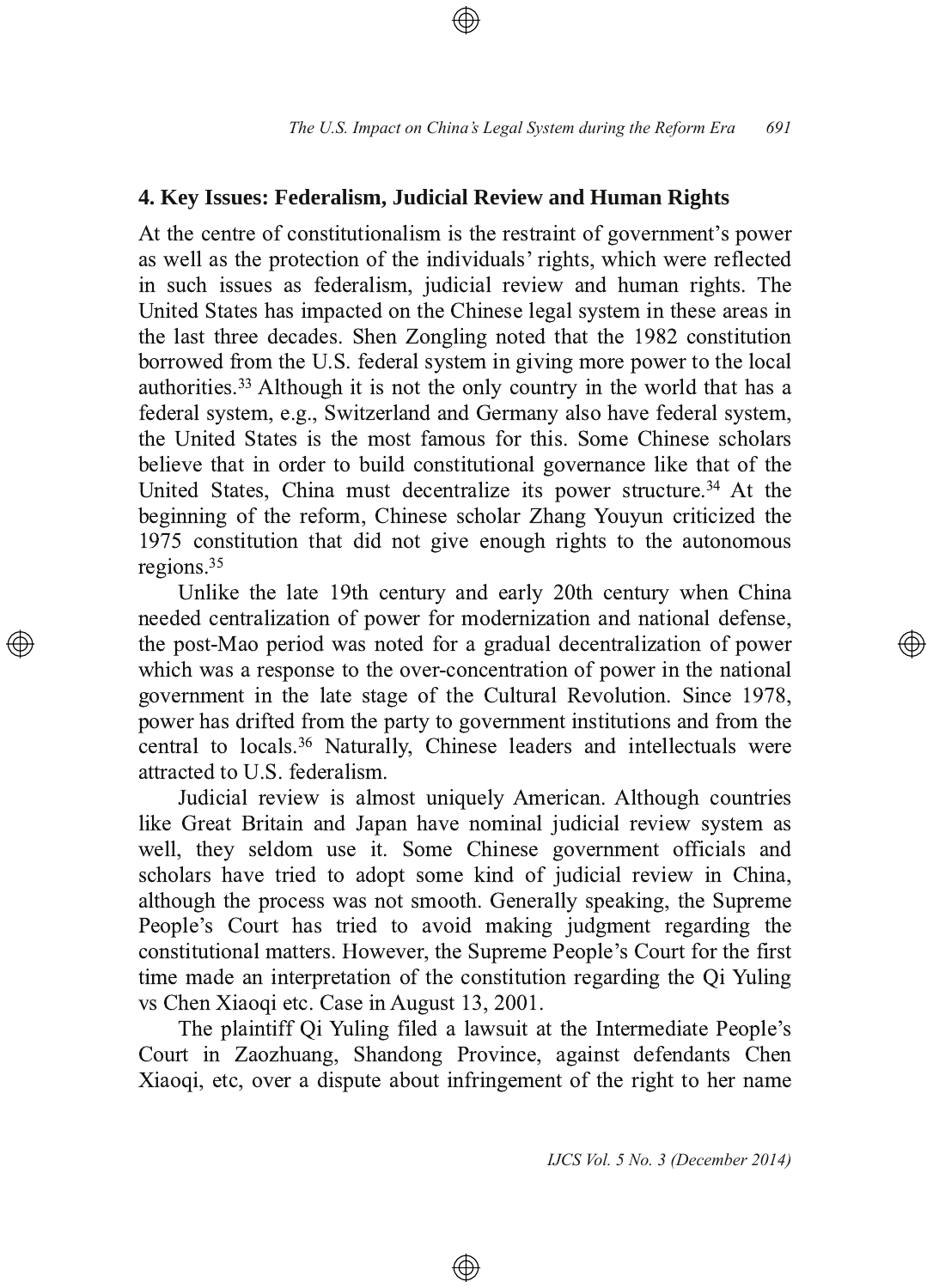and the right to education. Qi Yuling was accepted by Jining Business School as a new student in 1990 through an examination. Because of the fraudulent act by the defendants, Chen Xiaoqi was able to get into Jining Business School using the plaintiff's name. The plaintiff felt that this violated her right to her own name and her right to education. As a result, Qi requested that such infringement be stopped and that she be paid 160,000 yuan for economic losses. The Supreme People's Court intervened to address this case based on the constitution. Some regarded this case as the equivalent of Marbury v. Madison in the U.S. constitution. Huang Songyou, Vice-President of the Supreme People's Court, praised this as a major step in having the judiciary to play a role in interpreting the constitution. However, in 2008, the judicial decision was revoked by the Supreme People's Court.<sup>37</sup>

Another example of the Chinese testing on judicial review was the Sun Zhigang case in 2003. Sun was beaten to death by retention quarters personnel. Three scholars, who got doctoral degrees in law, appealed to court by citing constitutional reasons, suggesting to set up an independent agency to watch whether citizens' constitutional right was violated. The case was dealt with quickly and heavily through administrative means, not judicial review. Although the attempt to set up some kind of judicial review failed, the term "judicial review" has become a part of the daily discourse of the Chinese people because of media exposure.

The two cases were a reflection of the general situation regarding judicial review in China. Although both cases failed to endorse judicial review, it reflects the desire of some Chinese government officials as well as scholars to adopt some kind of judicial review and they were very aware of the United States' connection. So far, China's constitutionalism has been in the form of making constitution, carrying out the constitution, and amending the constitution, not in the form of the judiciary judging certain laws unconstitutional. Under the current constitutional framework, the NPC has the power to decide whether certain laws are constitutional or not. The NPC is above the State Council and the judiciary, according to the 1982 constitution.<sup>38</sup>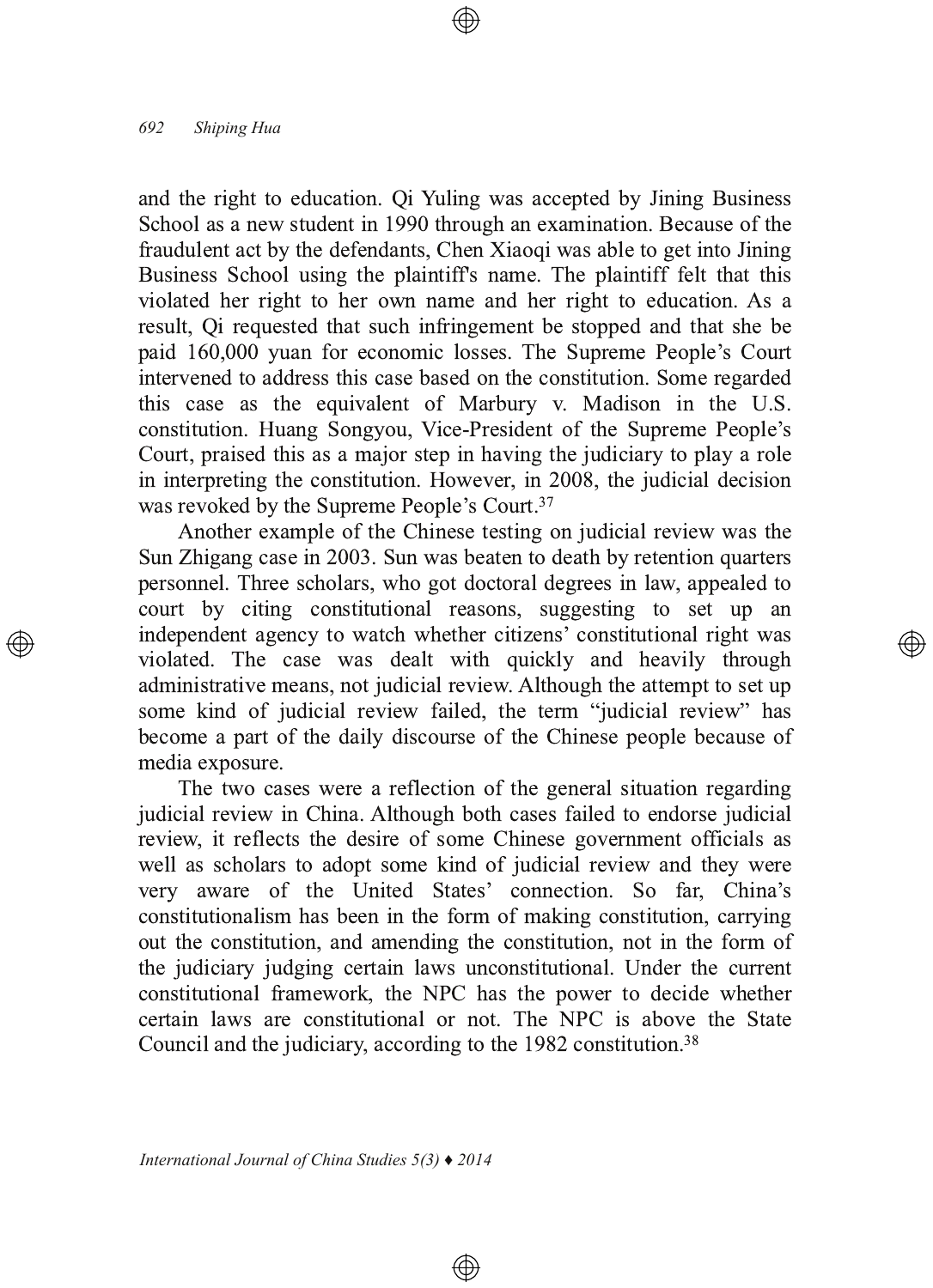"Human rights" is certainly not uniquely American. But again, the United States is the most well-known for it. In the words of Louis Henkin, Americans tend to believe that human rights represent something that is uniquely emphasized by Americans.<sup>39</sup> Naturally, some Chinese scholars attributed China's change in the constitution system regarding protecting human rights to the influence of the United States.

The Chinese experience with human rights has been a path of zigzags. Individual rights until 20th century were unique to the West. But China's 1954 constitution included bill of rights.<sup>40</sup> For some scholars, the fact that the issue of human rights was written into the constitution in 2004 was one of the two most significant changes in China's constitutional reform at the beginning of the new century. The other was the issue of rule of law which was written into the constitution in 1999.<sup>41</sup> The issue of human rights received lots of attention from Chinese scholars. For instance, in 2007, key journals of law in China published 159 articles on constitutionalism. Among them, 66 were about human rights, or 41 per cent.<sup>42</sup>

In the previous constitutions, the section of "protecting citizens" rights" comes after section of "the structure of the government". The 1982 constitution reversed the order to emphasize human rights. He Qinhua believed that the 2004 amendment to protect individual rights was influenced by the United States.<sup>43</sup>

Many legal devices have been adopted to safeguard the rights of the individual and these devices, such as jury, hearings, contracts laws, labour laws, protection of private properties etc., often bear the in-prints of the United States. In the view of Shen Zongling, the Chinese got inspiration from the 1791 U.S. constitution, which stipulates that the suspect has the right for attorney. To ensure that the defendant received a fair trial, China borrowed from the U.S. regarding the jury system. Although such countries as Great Britain, Germany, and France also use the jury system, they don't use it as regularly as the United States. But China uses jury system only in big cases. This is largely because it is hard to find jurors who have legal knowledge.<sup>44</sup> In the 1997 amendment, China adopted the principle that one is innocent until proven guilty.

⊕

*IJCS Vol. 5 No. 3 (December 2014)*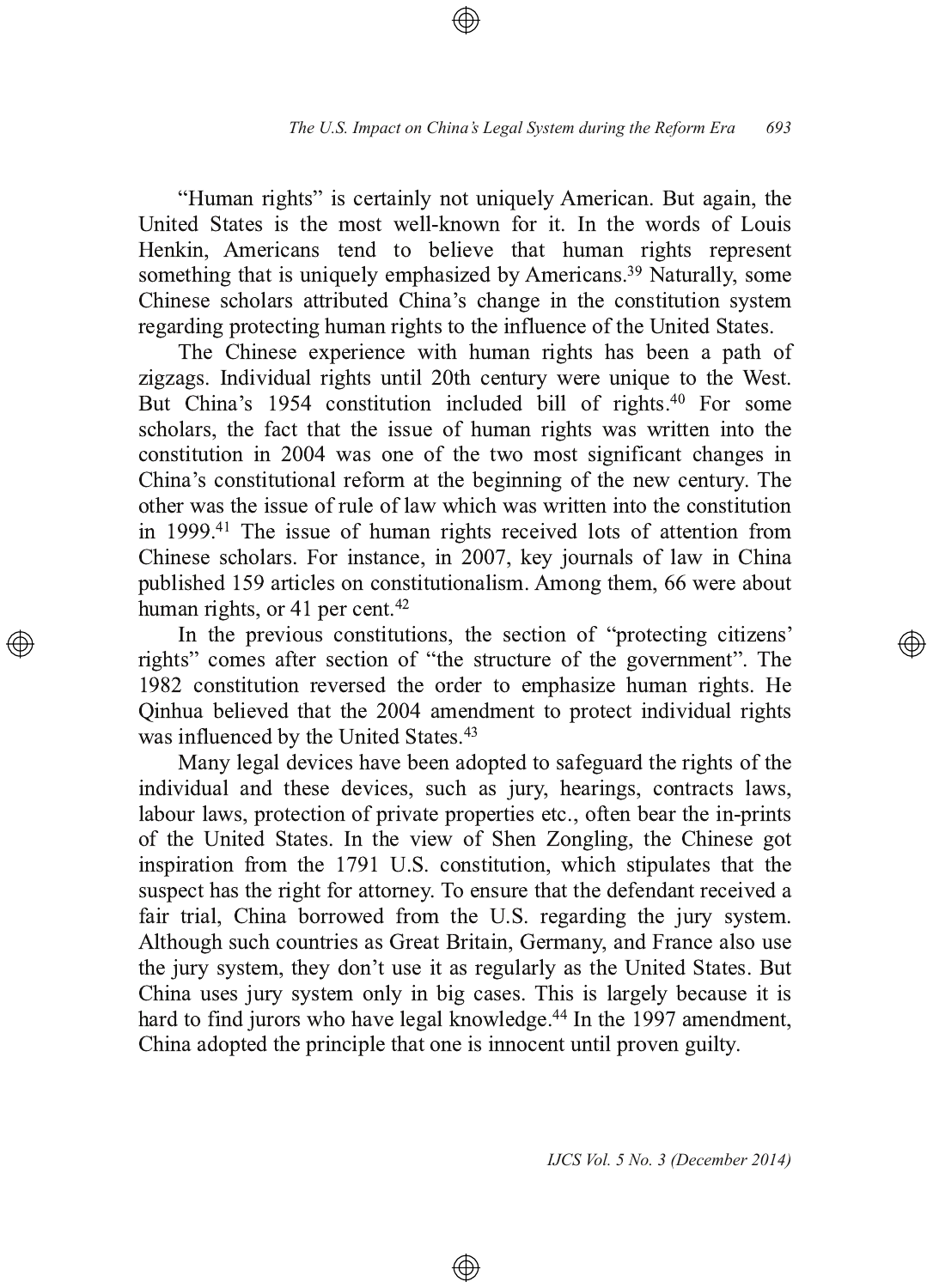Hearings represent another effective tool to safeguard the rights of the individuals. It was believed that the hearing system in the United States is more effective than the counterpart in China. The testimonies of the United States are more outreaching, more open, and more just than the discussions of the Chinese system. The antagonistic crossexamination in the U.S. hearing system can reveal the nature of the issues under debate more clearly.<sup>45</sup> Following the example of the U.S. legal system, the new Chinese law stipulates that before ordering for penalty regarding licenses and fines, the administrative units are obligated to inform the parties involved that they are entitled for hearings and testimony. The parties involved will not pay for the hearing costs of the administrative units.<sup>46</sup> China's first hearing after the Mao era was in 1997, when Administrative Penalty Law was passed by NPC. In addition to public hearings, such mechanisms as letters from the people have received increasing attention by authorities.<sup>47</sup>

China adopted the 1999 constitutional amendment to protect private properties. It was because the Chinese government was under tremendous pressure from the new bourgeois class that either consume what they have earned in an extravagant ways, or move the money overseas. The 2004 constitutional amendment was to protect private properties in a more systematical way.<sup>48</sup> To make the protection of private properties more effective, a series of laws have been adopted, such as contract laws, tax laws and labour laws. All these laws have imprints from the United States. Chinese law scholar Li Lin believed that laws on contracts were borrowed from the United States too, covering issues such as the principle of choice, charity donations, contracts of lending, contracts in tourism, etc.<sup>49</sup> Shen Zongling believed that laws regarding taxes and labour were also borrowed from the United States and other Western countries.<sup>50</sup> The areas covered include investigation regarding taxpayers' bank accounts, enforcement of taxpayers' invasion of taxes, or debts to other parties, etc.<sup>51</sup>

The legislation regarding custody of kids by divorced parents was also borrowed from the United States. The parent who does not have custody has the right to come to see the kids. But if such parent's behaviour will harm the kids, then the court can order the practice to be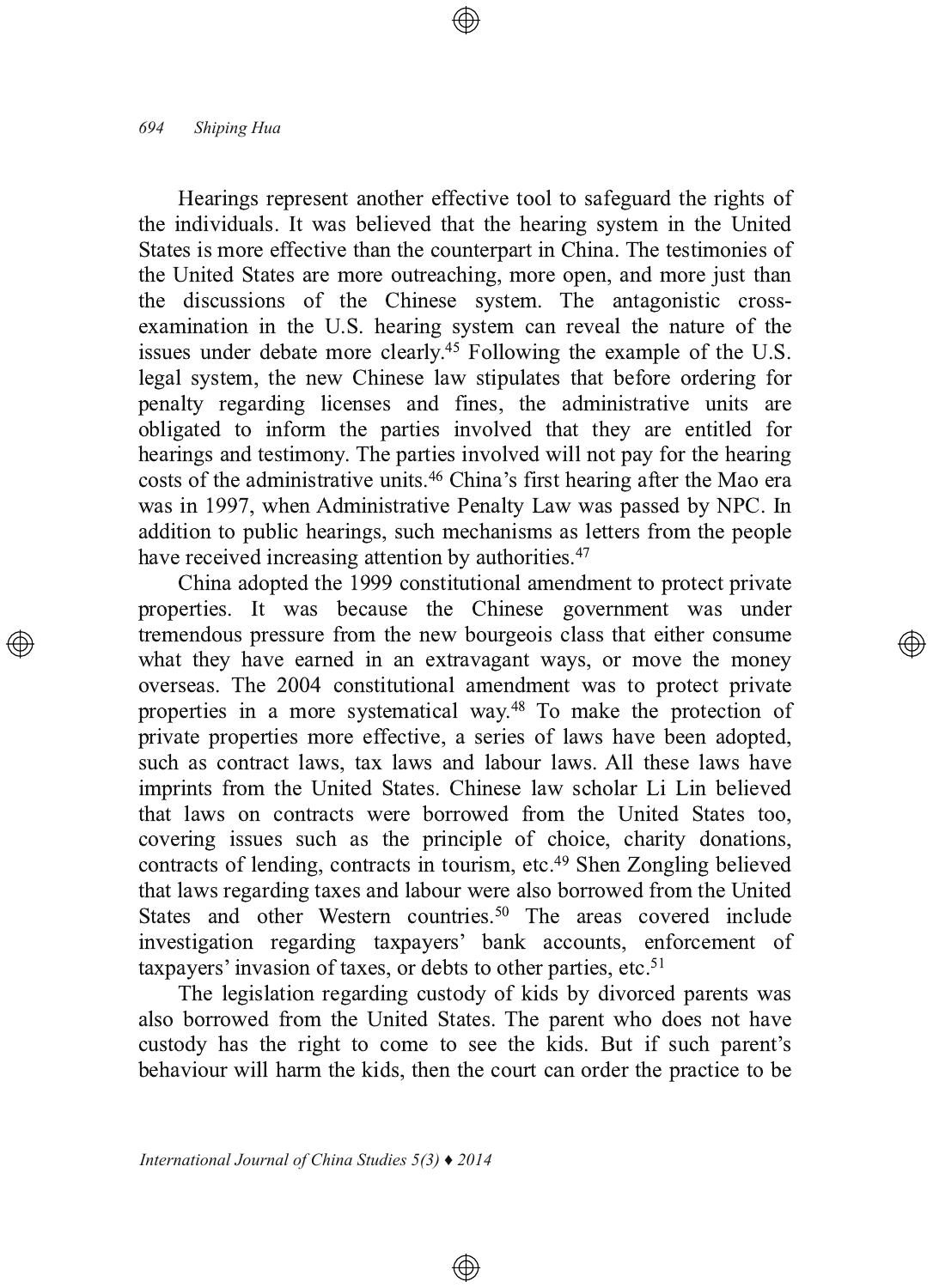stopped.<sup>52</sup>

# **5. Conclusion: Why Has the United States Impacted on China's Legal System during the Reform Era?**

If, as we stated at the beginning of the essay, the United States' large impact on China's constitutional system does not seem to be consistent with China's communist ideology, the Chinese statist cultural tradition, and the historical experiences before the reform, why has it happened during the reform era?

It seems that CCP's highly pragmatic attitudes towards constitutional matters played an important role. Even before the founding of the People's Republic of China, the CCP supported Zhang Junmai who drafted the 1946 Republican Constitution which was very close to the system of the United States. It was noteworthy that the CCP did not support the other two options available at that time, that is, the Soviet model and the Sun Yat-sen model, which were supposed to be ideologically closer to that of the CCP than the American model.<sup>53</sup> The situation has become even more so now: the Chinese Communist Party is communist just in name. Ken Lieberthal remarked recently, "If the Chinese Communist Party is called what it really is, it would be called Chinese Capitalist Bureaucratic Party."<sup>54</sup>

Another factor is that many policies and laws made during the post-Mao era were largely the result of historical contingencies as a reaction to the disastrous Cultural Revolution. Many of the social welfare values of European social democracy did not fit the post-Mao political culture which leaned more towards liberty than equality, especially during the first half of the reform period.

Furthermore, modern society was increasingly controlled by technology in the later part of the twentieth century. The bureaucracies of different societies perform similar functions. Therefore, in the West, "convergence theory" was developed to explain the situation. For instance, issues such as food safety and environment have little ideological components and it was relatively easier for the Chinese to learn from Western countries. The United States after World War II,

⊕

*IJCS Vol. 5 No. 3 (December 2014)*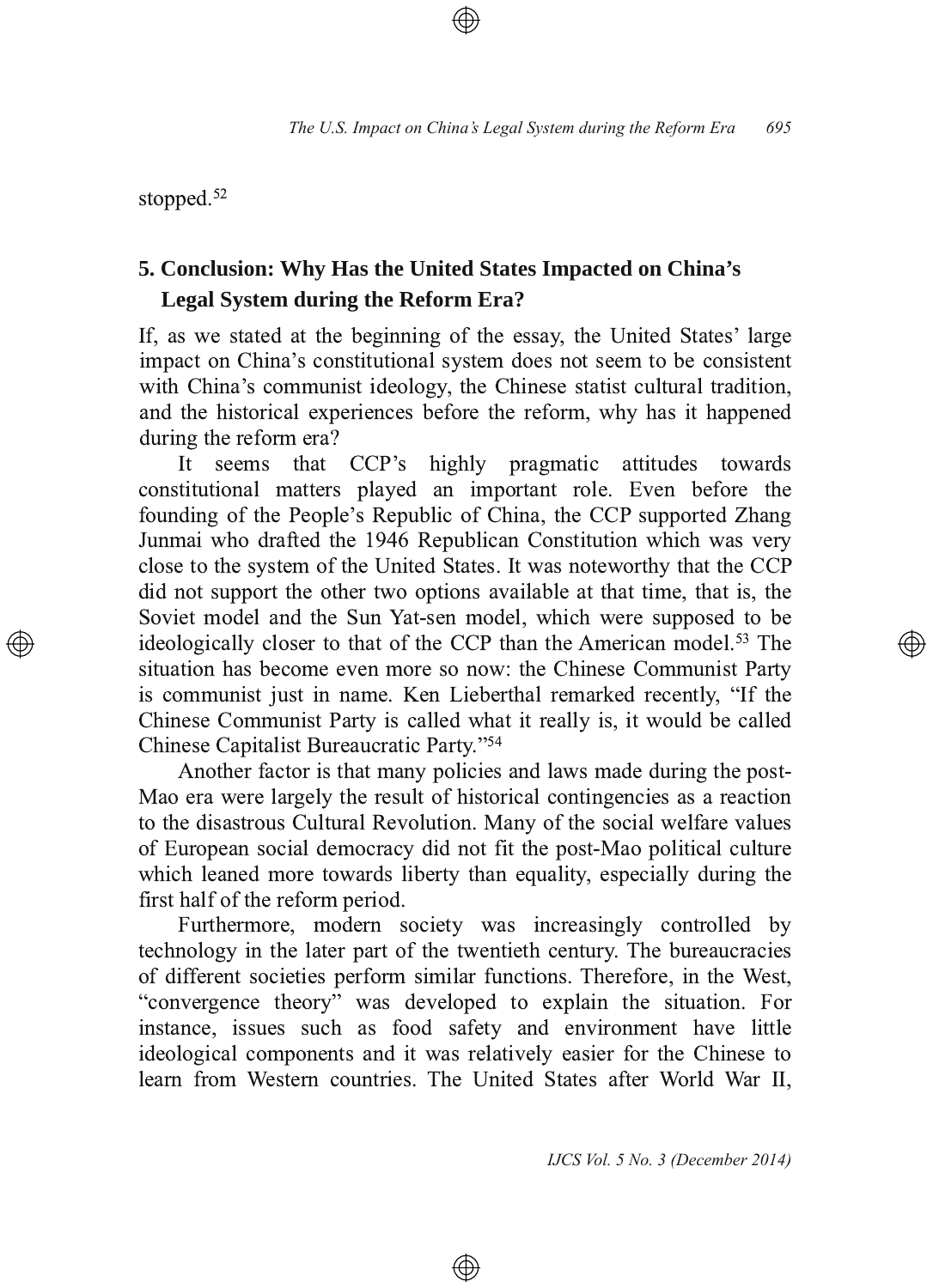especially after the collapse of the former Soviet Union, has become the world's dominant power. It was natural for a developing country such as China to learn from the United States in governance. The interconnectedness of the two economies also makes it easier for the Chinese to look to the United States for standard.

Compared with political system, legal system's ideological orientation is less obvious. Thus, it was relatively easier for the Chinese to borrow laws from the West, especially from the United States, under the current situation. Although the term "Chinese model" has been used with increasing frequency in the last decade, which symbolizes that people want to become distant from the Western model, the Western Liberal Model is prevalent. In the words of Pan Wei, a Peking University political scientist who is critical of the American system, "Legal studies is the hardest hit area in the sense that it was influenced by the West the  $most.^{"55}$ 

Indeed, the Chinese legislative reforms during the time period are for real, not documents that have meaning on paper only, although changes on paper are also significant. As of 2002, China's legal system ranked in the 51st percentile on the World Bank's rule of law index, having risen from the 32nd percentile in 1996 when the World Bank started to monitor.<sup>56</sup> For 2010, it was 44.5 percentile. Asia in general is 50.8 percentile in 2010. It goes back and forth. "Despite many problems, China outperforms the average country in its income class on most major indicators of human rights and well-being, with the exception of civil and political rights."<sup>57</sup> Plaintiff prevails in whole or in part in some 40 per cent of the administrative litigation cases, a rate three times higher than in the United States.<sup>58</sup>

Lynn White also pointed out, if constitutionalism means to contain state power, then the current Chinese system has that element too. For instance, although it is not written into the constitution, no Chinese top leader such as the President can serve more than two terms. White also points out that China is not the only country that has an imperfect legal system. Some of the American laws were made purposely vague also.<sup>59</sup>

"Rule of law" has increasingly replaced governmental policies in the last 30 years. For instance, from  $1980$  to  $1992$ , NPC made  $110$  laws,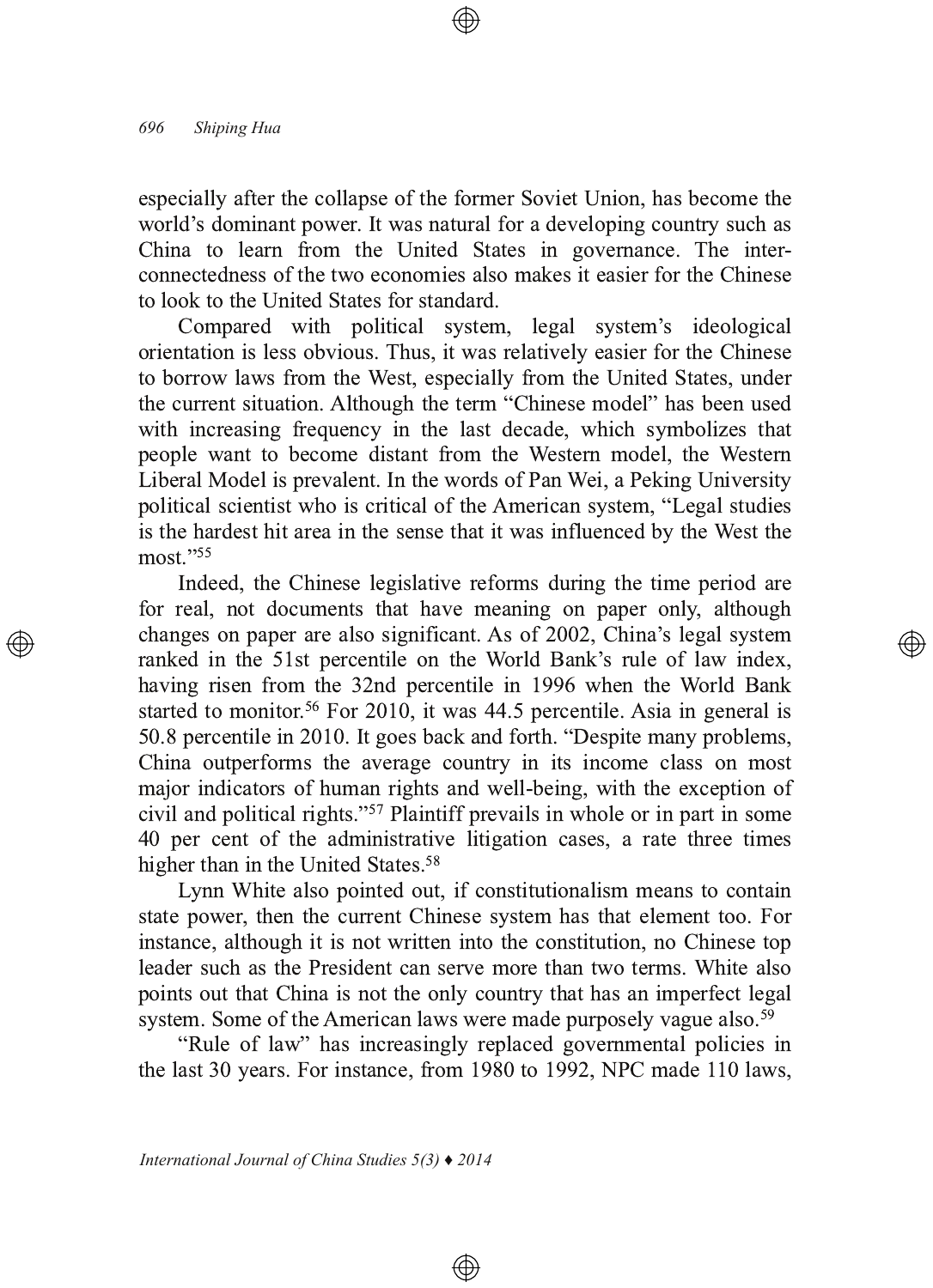or each year about 8 laws. From 1993 to 1997, 8th NPC made 78 laws, or 15.6 a year. The 9th NPC, from 1998 to 2002, made 72 laws, or 14.4 a year.<sup>60</sup> "In today's China, law matters more than it ever has."<sup>61</sup>

Furthermore, Chinese political culture has changed a lot in the last three decade because of globalization. The Chinese newspaper *Global* Times reported on March 12, 2012 that 63 per cent of those polled either favoured or did not oppose Western democracy. Half of those polled believe that China was on the verge of revolution. About 93 per cent of city dwellers hope that constitutional amendment be made to protect private properties.<sup>62</sup>

Another on-line survey shows: for the Chinese public, the most admired leaders are, in order, Zhou Enlai (36.13 per cent); George Washington (35.64 per cent); Hu Yaobang (34.68 per cent); Deng Xiaoping (30.79 per cent). The most favoured political system are those of, in order, the United States  $(71.98$  per cent); Sweden  $(32.38$  per cent); Great Britain (30.76 per cent); Germany (28.81 per cent); Singapore  $(27.51$  per cent). Over half of the respondents did not approve of China's political system.<sup>63</sup>

In spite of the progress, both in paper and in actions, serious problems still exist. Paradox in social reality exists in the constitutional system. The Chinese public in general still has little confidence in the country's legal system. According to a survey in 2004, only about 20.1 per cent of those polled said that they would resort to the country's legal system when their legal rights were violated. About 21.5 per cent said that they would try to settle the disputes through informal channels.<sup>64</sup>

For some Chinese scholars, "since 1978, legal reforms have remained institutional, not cultural ... Institutionalized legal reform is "decoration". In reality, it is still rule of man, not rule of law. The root of the problem that laws cannot be properly executed is cultural."<sup>65</sup> Western scholars shared this view: "In the case of China, however, the effects of globalized legal norms are confronted by powerful forces of local culture."<sup>66</sup> Although Western influence on China's legislation was essential, its operations still reflect the influences of local legal culture. "Chinese legal institutions have been mediated by local legal culture."<sup>67</sup>

⊕

*IJCS Vol. 5 No. 3 (December 2014)*

্⊕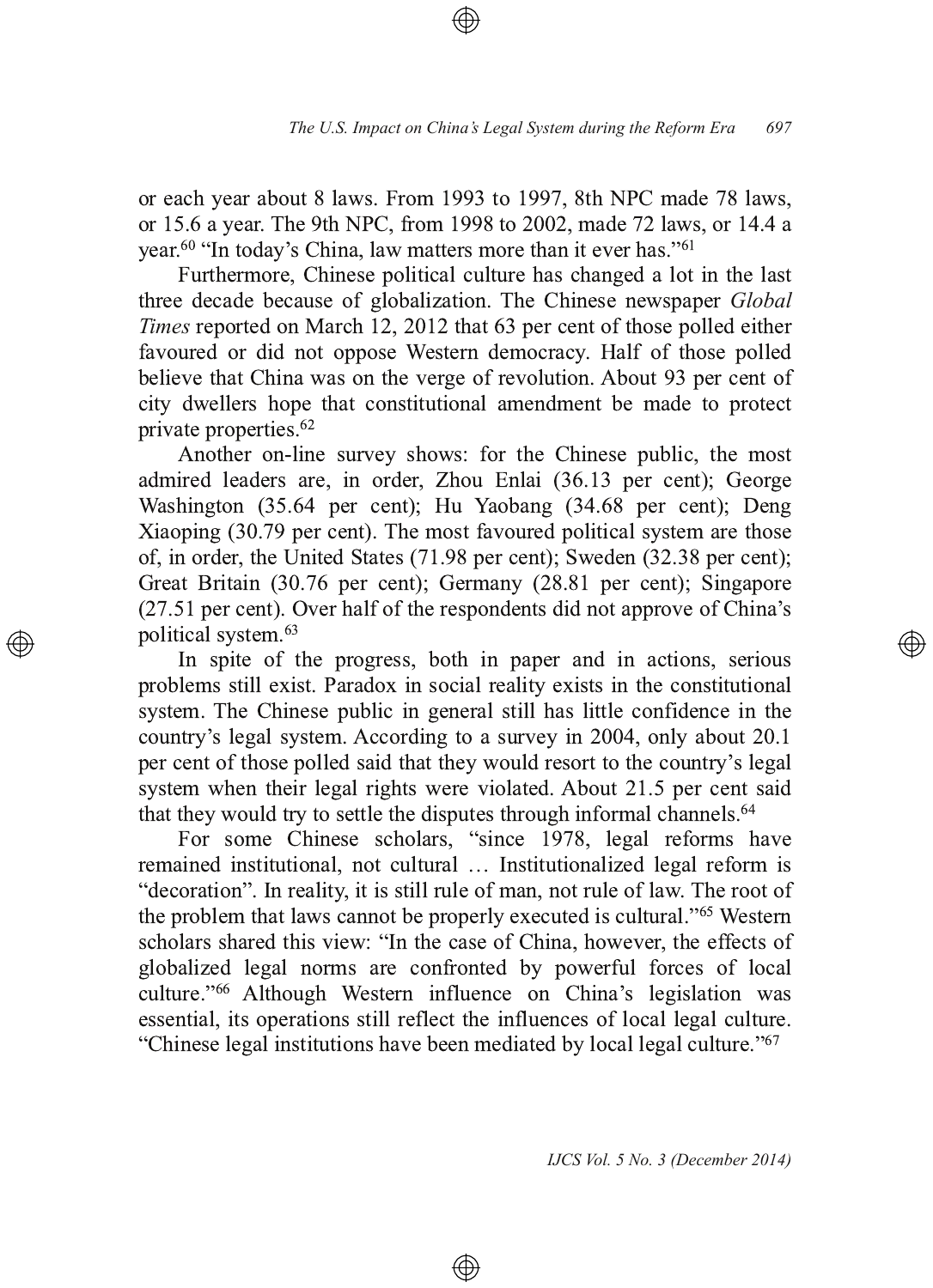The Chinese government's highly instrumentalist attitudes towards the country's legislative reforms have resulted in theoretical difficulties in China's legal system.<sup>68</sup> For instance, the relations between NPC and its standing committee are unclear. Standing Committee was given the power to interpret the constitution, but it is unclear whether the NPC has the power to do it. In addition, the relations between the State Council and NPC are unclear. On the one hand, the constitution allows the State Council to issue regulations based on the constitution; on the other hand, it also says that the State Council is under the direct leadership of the NPC which issues  $laws.<sup>69</sup>$ 

## **Notes**

 $\ast$ Dr Shiping Hua is Calvin and Helen Lang Distinguished Chair in Asian Studies and Director of Asian Studies Program at the University of Louisville, the United States of America. Professor Hua has published nine books in English and three books in Chinese about Asian politics and society. He is also "100-Plan Scholar" of Shaanxi Province, with Xi'an International Studies University, China. <*Email: shiping.hua@louisville.*  $edu$ 

্⊕

- $1<sup>1</sup>$ Data was collected from the following studies: He Oinhua, *Ying Mei faxi* jiqi dui Zhongguo de yingxiang [Anglo-American law system and its impact on China] (Beijing: Falü Chubanshe, 2009). Shen Zongling, "Dangdai Zhongguo jiejian waiguo falu de shili" [cases that China borrowed from foreign laws in contemporary times], Zhongguo Faxue, No. 6, 1997, pp. 34-40. Zhu Jingwen, "Dangdai Zhongguo lifa zhong de falü vizhi" [transplantation of laws in Chinese legislation in contemporary times], Henansheng Zhengfa Guanli Ganbu Xueyuan Xuebao, Issue 4, 2006. Li Lin, "Gaige kaifang 30 nian Zhongguo lifa fazhan" [30 years of reform and opening and the development of Chinese legislation], Beijing Lianhe Daxue Xuebao (Humanities and Social Sciences), Vol. 7, No. 2 (Sum No. 24), February 2009.
- 2. Alok Jha, "China poised to overhaul US as biggest publisher of scientific papers", The Guardian, March 28, 2011.
- http://news.xinhuanet.com/world/2010-06/26/c 12266798.htm (accessed in 3. February 20131).

 $\bigoplus$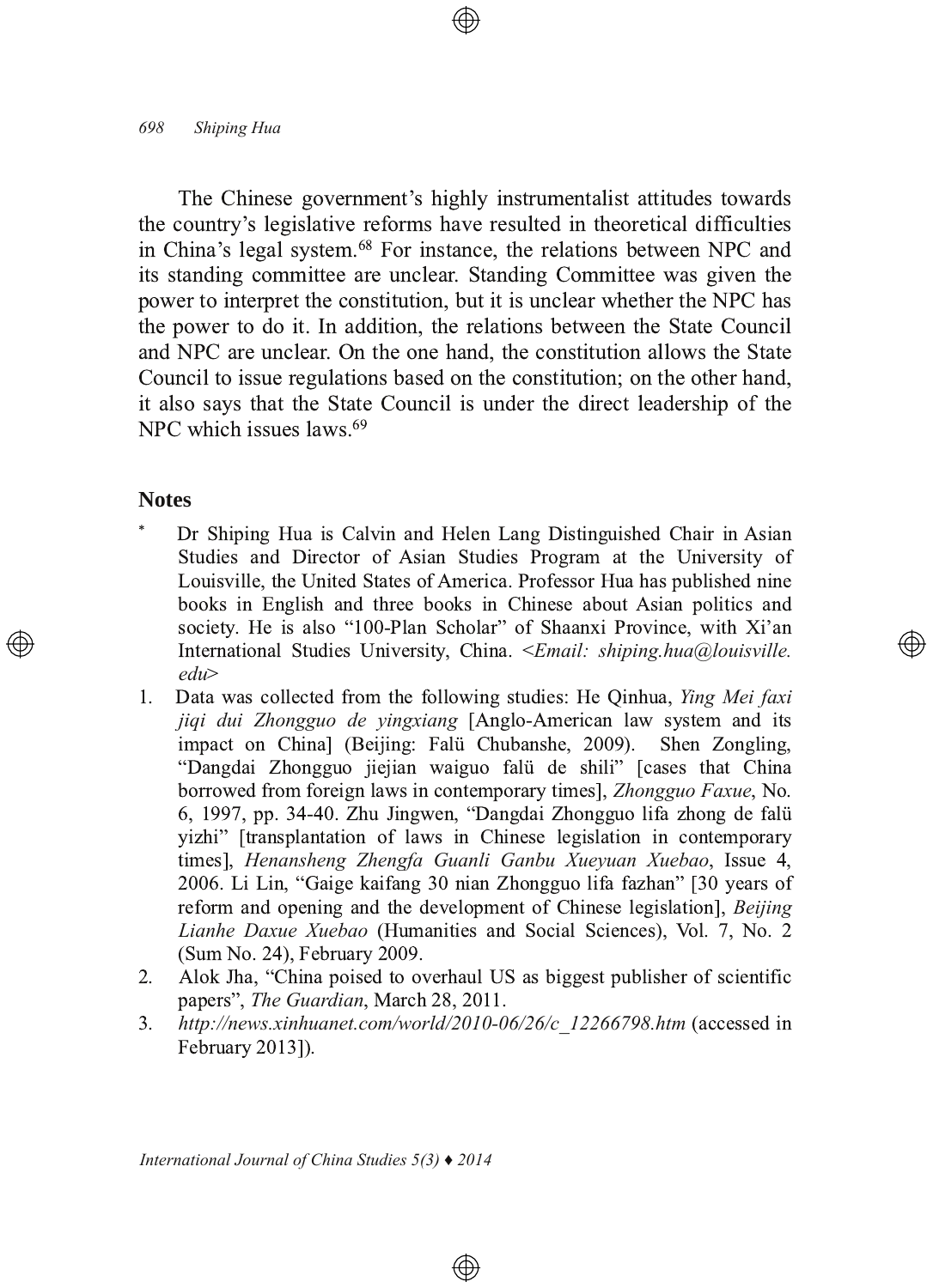- $4<sub>1</sub>$ Wei Yuan, *Hai guo tu zhi: Yingjiliguo zongji* [introduction to Great] Britain], comment by Li Julan (Beijing: Zhongzhou Guji Chubanshe, 1999), p. 389.
- Liang Fengrong (ed.), Zhongguo falü sixiang shi [Chinese historical legal]  $5<sub>1</sub>$ thought] (Zhengzhou: Zhengzhou Daxue Chubanshe, 2004), p. 276.
- Maurice Meisner, "The Chinese discovery of Marl Marx", Bulletin of 6. Concerned Asian Scholars, Vol. 17, No. 3 (July-September 1985).
- Mei Zhongxie, in Preface, Minfa yaoyi [outlines of civil law] (Beijing:  $7.$ Zhongguo Zhengfa Daxue Chubanshe, 1998).
- $8<sub>1</sub>$ Guan Naifan, "Liu fa quanshu ping jie" [introduction to Complete Code of Six Laws], Wen Xian, 1982, No. 3, pp. 209-220 (China Electronic Journal Publishing House).
- 9. Mao Zedong, *Collected works of Mao Zedong* (Beijing: Beijing Renmin Chubanshe, 1999), Vol. 6.
- 10. Randall Peerenboom, China's Long March toward Rule of Law, Cambridge and New York: Cambridge University Press, 2002, p. 6.
- 11. Qiao Shi, "Jianli shehuizhuyi shichang jingji falü tixi kuangjia" [establish] socialist market economy's legal framework], Sheke Xinxi Wencui, 1995, No. 3.
- 12. Randall Peerenboom, 2002, pp. 151-158.
- 13. Li Lin, Beijing Lianhe Daxue Xuebao (Journal of Beijing Union University) (Humanities and Social Sciences), Vol. 7, No. 1 (Sum No. 23), February 2009.
- 14. Zhang Youyu, Zhang Youyu wenxuan [selections of Zhang Youyu], Vol. 2 (Beijing: Falü Chubanshe, 1997), pp. 233-259
- 15. Beijing Municipality Party Committee's Research Office, Peng Zhen zai Beijing [Peng Zhen in Beijing] (Beijing: Zhongyang Wenxian Chubanshe, 2002), p. 418.
- 16. Zhang Ning, "Ying Mei faxi ji qi dui Zhongguo de yingxiang" [the impact of the legal systems of Great Britain and the United States on Chinal, Huazhong Keji Daxue Xuebao, Vo. 22, No. 6, 2008, pp. 119-120.
- 17. He Qinhua, Ying Mei faxi ji qi dui Zhongguo de vingxiang [Anglo-American law system and its impact on China] (Beijing: Falü Chubanshe, 2009), p. 390.
- 18. He Qinhua (2009), p. 1.
- 19. Zhou Jing, Cui Lei, "Zhongguo de xianzheng zhi lu yi Meiguo xianfa de lishi wei beijing" [the path of Chinese constitutionalism - with the American constitution as the background], Fazhi vu Shehui, December 2007.

⊕

IJCS Vol. 5 No. 3 (December 2014)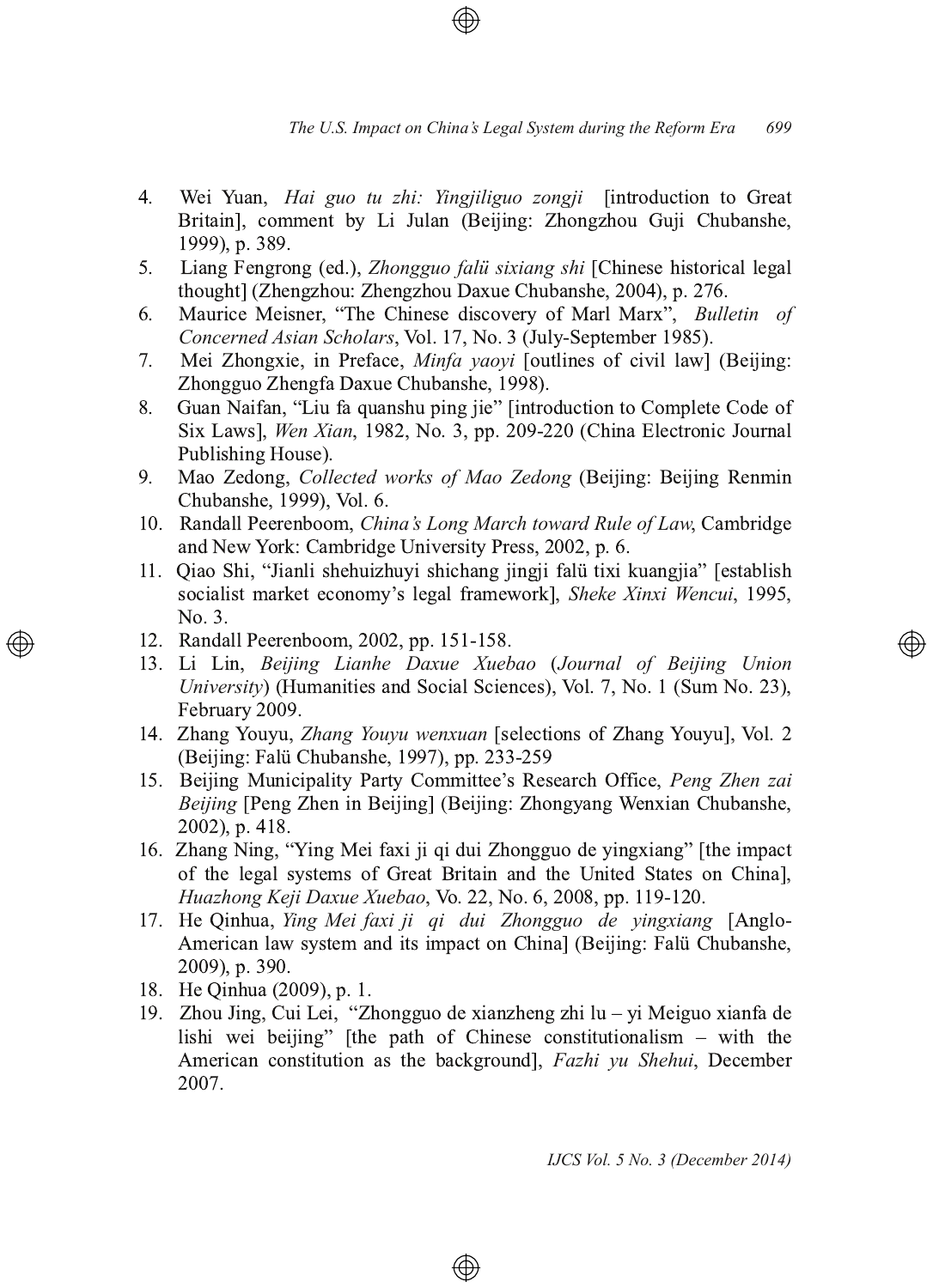- 20. Zhao Jia, Chen Yulin, School of Management, Xinan Minzu University, "Hua Shengdun de xianzheng sixiang dui Zhongguo xianzheng zhi lu de qishi" [what can China borrow from George Washington's constitutional thought in building Chinese constitutionalism], Jingying Guanlizhe [managing administrators magazine], No. 2, 2012, p. 33.
- 21. Oian Fuchen, "Xianzhen jiyin kailun" [on genes of modern] constitutionalism], Faxue Yanjiu, No. 5, 2002, pp. 120-135.
- 22. Randall Peerenboom, 2002, p. 151-158.
- 23. Randall Peerenboom, 2002, p. 74.
- 24. Andrew Peng, "Sinicized Marxist constitutionalism: Its emergence, contents, and implications", http://global-discourse.com/contents/sinicized -marxist-constitutionalism-by-chengyi-peng-with-reply-by-terrell-carver/ (traced in July 2012).
- 25. Pitman B. Potter, The Chinese legal system: Globalization and local legal culture (London and New York: Routledge, 2001), p. 14.
- 26. Jiang Shigong, "Written and unwritten constitutions: A new approach to the study of constitutional government in China", Modern China, Vol. 36, No. 1, , November 2009, pp. 12-46 (see page 41).
- 27. Wang Zhihua, "Zhong Er falü tixi tese bijiao" [comparing the legal systems of China and Russia], Renmin Luntan Xueshu Qianyan, No. 29, 2011, pp. 81-83.

- 28. Xin Chunying, Zhongguo de falü yu qi gaige [Chinese legal system and reform] (Beijing, Falü Chubanshe, 1999), p. 19.
- 29. Shen Zongling, Zhongguo Faxue, No. 6. 1997, pp. 34-40.
- 30. Zhu Jingwen, Henansheng Zhengfa Guanli Ganbu Xueyuan Xuebao, Issue 4.2006.
- 31. Li Lin, Beijing Lianhe Daxue Xuebao (Humanities and Social Sciences), Vol. 7, No. 2 (Sum No. 24), February 2009.
- 32. The 1946 Constitution of the Republic of China was also based on that of the United States. But it was a product of multiple party compromise and the KMT government never honoured it. In addition, it was stopped shortly because KMT was defeated by the communists and Mao declared it invalid. See, Zheng Danian, "Zhang Junmai he 1946 nian Zhonghua Minguo xianfa" [Zhang Junmai and the 1946 constitution of the Republic of China], *Huaivi Shifan Xuevuan Xuebao*, Vol. 25, No. 2, 2003, pp. 213-220.

 $\bigoplus$ 

33. Shen Zongling, Zhongguo Faxue, No. 6, 1997, pp. 34-40.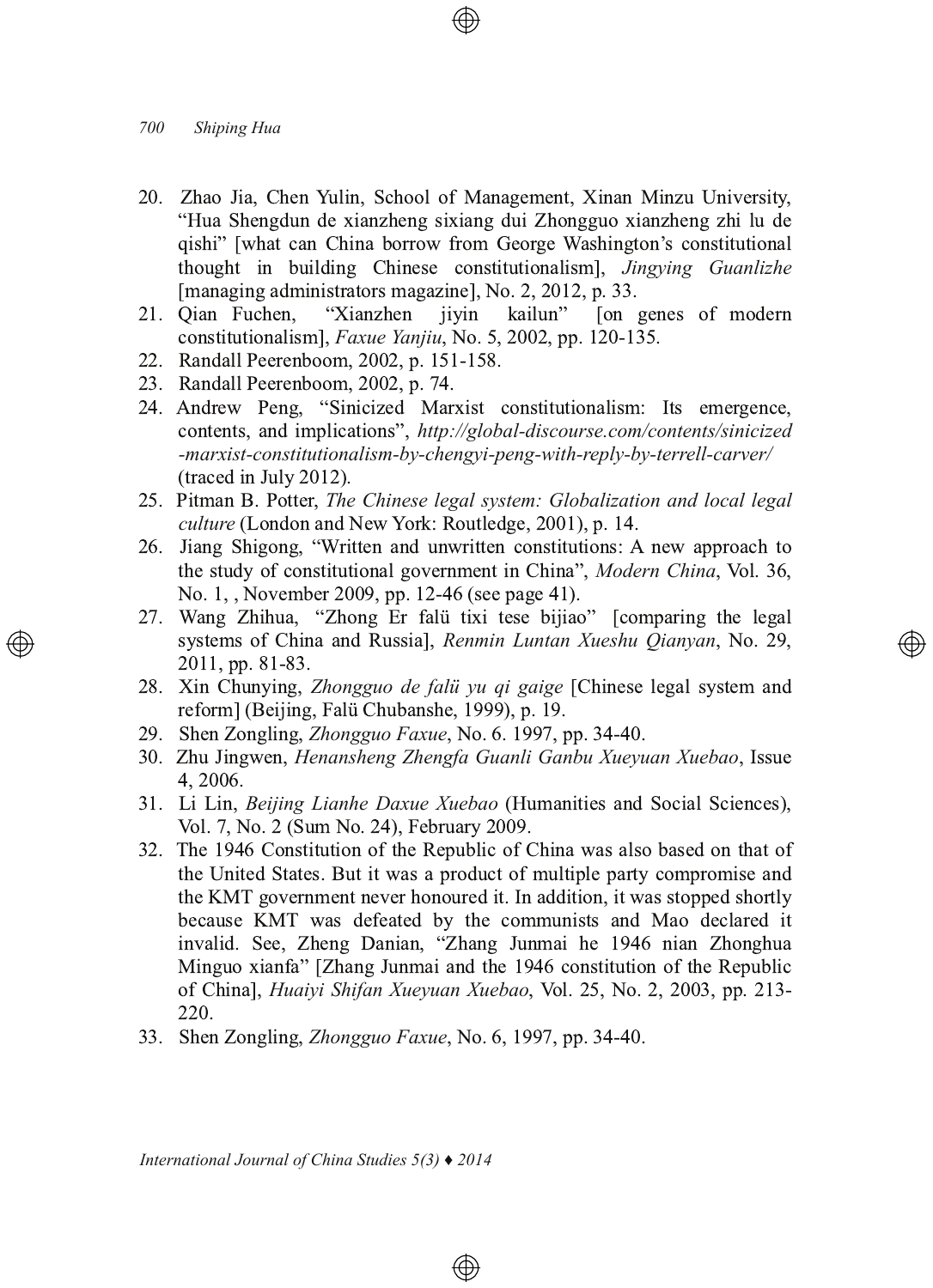- 34. Zhou Jing, Cui Lei, "Zhongguo de xianzheng zhi lu  $-$  Yi Meiguo xianfa de lishi wei beijing" [the path of Chinese constitutionalism  $-$  with the American constitution as the background], *Fazhi vu Shehui*, December 2007.
- 35. Zhang Youyu, Zhang Youyu wenxuan [selections of Zhang Youyu], Vol. 2 (Beijing: Falü Chubanshe, 1997, p. 132 .
- 36. Robert Benewick, "Towards a developmental theory of constitutionalism: The Chinese case", *Government and Opposition*, Vol. 33, Issue 4, 2007.
- 37. Ma Jihong, "The constitutional law of the People's Republic of China and its development", *Columbia Journal of Asian Law*, Vol. 23, No. 1, 2009, p. 175.
- 38. Zhang Youyu, Zhang Youyu wenxuan (selections of Zhang Youyu), Vol. 2 (Beijing: Falü Chubanshe, 1997), pp. 232-278.
- 59. About 160 countries in the world write this into their constitutions. See Louis Henkin, *Constitutionalism and rights: The influence of the United* States constitution abroad (New York: Columbia University Press, 1990).
- 40. Randall Peerenboom, 2002, p. 44.
- 41. Chen Yunsheng, "An analysis about China's constitutional jurisprudence during its reform-openning thirty years", Faxue Zazhi, 2nd issue, 2009.
- 42. Ren Xirong, "Zhongguo xianfaxue fazhan 30 nian" [The development of China's constitutional studies in the last 30 years], Fazhi yu Shehui *Fazhan*, bi-monthly, 1st issue, 2009, pp. 27-36.
- 8 13. He Oinhua, *Ying Mei faxi jigi dui zhongguo de vingxiang* [Anglo-American] law system and its impact on China] (Beijing: Falü Chubanshe, 2009), pp. 389-391.
- 44. Shen Zongling, *Zhongguo Faxue*, No. 6, 1997, pp. 34-40.
- 45. Shen Zongling, *Zhongguo Faxue*, No. 6, 1997, pp. 34-40.
- 16. Zhu Jingwen, *Henansheng Zhengfa Guanli Ganbu Xueyuan Xuebao*, Issue 4, 2006.
- 47. Li Lin, Beijing Lianhe Daxue Xuebao (Journal of Beijing Union University) (Humanities and Social Sciences), Vol. 7, No. 1 (Summer No. 23), February 2009.
- 48. He Qinhua, 2009, p. 387.
- 49. Li Lin, Beijing Lianhe Daxue Xuebao (Humanities and Social Sciences), Vol. 7, No. 2 (Sum No. 24), February 2009.
- 50. Shen Zongling, *Zhongguo Faxue*, No. 6, 1997, pp. 34-40.
- 51. Li Lin, Beijing Lianhe Daxue Xuebao (Humanities and Social Sciences), Vol. 7, No. 2 (Sum No. 24), February 2009.

⊕

*IJCS Vol. 5 No. 3 (December 2014)*

</u>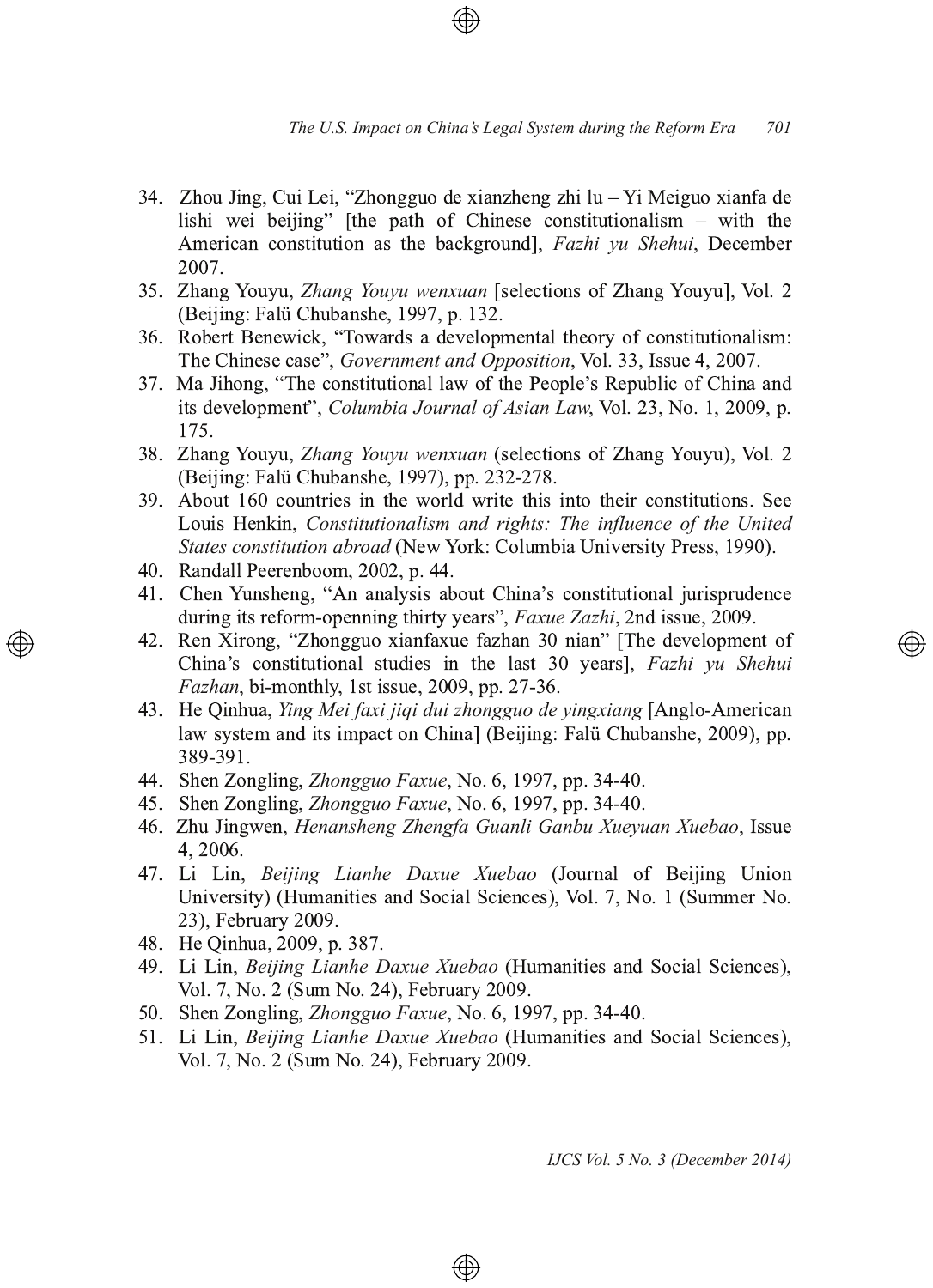- 52. Zhu Jingwen, Henansheng Zhengfa Guanli Ganbu Xueyuan Xuebao, Issue 4, 2006.
- 53. Zheng Danian, "Zhang Junmai he 1946 nian Zhonghua Minguo xianfa" [Zhang Junmai and the 1946 constitution of the Republic of China], *Huaiyi Shifan Xueyuan Xuebao, Vol. 25, No. 2, 2003, pp. 213-220.*
- 54. Time magazine, May 14, 2012, p. 28.
- 55. Andrew Peng, "Sinicized Marxist constitutionalism: Its emergence, contents, and implications", http://global-discourse.com/contents/sinicized -marxist-constitutionalism-by-chengyi-peng-with-reply-by-terrell-carver/  $($ traced in July 2012 $)$ .
- 56. Randall Peerenboom, 2002. The index is part of the World Bank's Good Governance Indicators (D. Kaufmann, A. Kraay and M. Mastruzzi, "Governance matters III: Governance indicators for 1996-2002", World Bank Policy Research Working Paper 3106, May 2003, p. 32).
- 57. Randall Peerenboom, "Law and development of constitutional democracy: Is China a problem case?", The ANNALS of the American Academy of *Political and Social Science, Vol. 603, No. 192, 2006.*
- 58. Randall Peerenboom, 2002, p. 8.
- 59. Lynn White, "Chinese constitutional currents", *Modern China*, Vol. 36, No.  $1, 2010, pp. 100-114.$

</u>

- 60. Zhu Hengshun, "Renda lifa 30 nian: Chengji, huigu yu zhanwang" [legislations by NPC in the last 30 years: achievements, retrospect, and prospect", Renda Yanjiu, No. 4, 2009, pp. 24-30.
- 61. Neil J. Diamant, Stanley B. Lubman and Kevin J. O'Brian, *Engaging the law in China: State, society and possibilities for justice* (Stanford, CA: Stanford University Press, 2005), p. 4
- 62. Liu Wujun, "Siyou caichan ruxian de yiyi" [the significance to including protection of private properties in the constitution], Zhongguo *Qingnian* Bao, January 8, 2004, p. 18.
- 63. "Hu Xingdou: China has no NGO", World Journal, July 15, 2012, B1.
- 64. Gao Yi, "Qianxi Zhongguo chuantong falü sixiang dui shehuizhuyi fazhi ijanshe de yingxiang" [the impact of Chinese traditional legal thought on socialist legal system], Xinjiang Sheke Luntan, No. 5, 2006, pp. 40-42 .
- 65. He Qinhua, *Zhong Xi falü wenhua tonglun* [on legal cultures of China and the West] (Shanghai: Fudan Daxue Chubanshe, 1993), pp. 9-10
- &<G@4A &BGG8E *The Chinese legal system: Globalization and local legal* culture (London and New York: Routledge, 2001), pp. 5-6.

 $\bigoplus$ 

*International Journal of China Studies 5(3) ♦ 2014*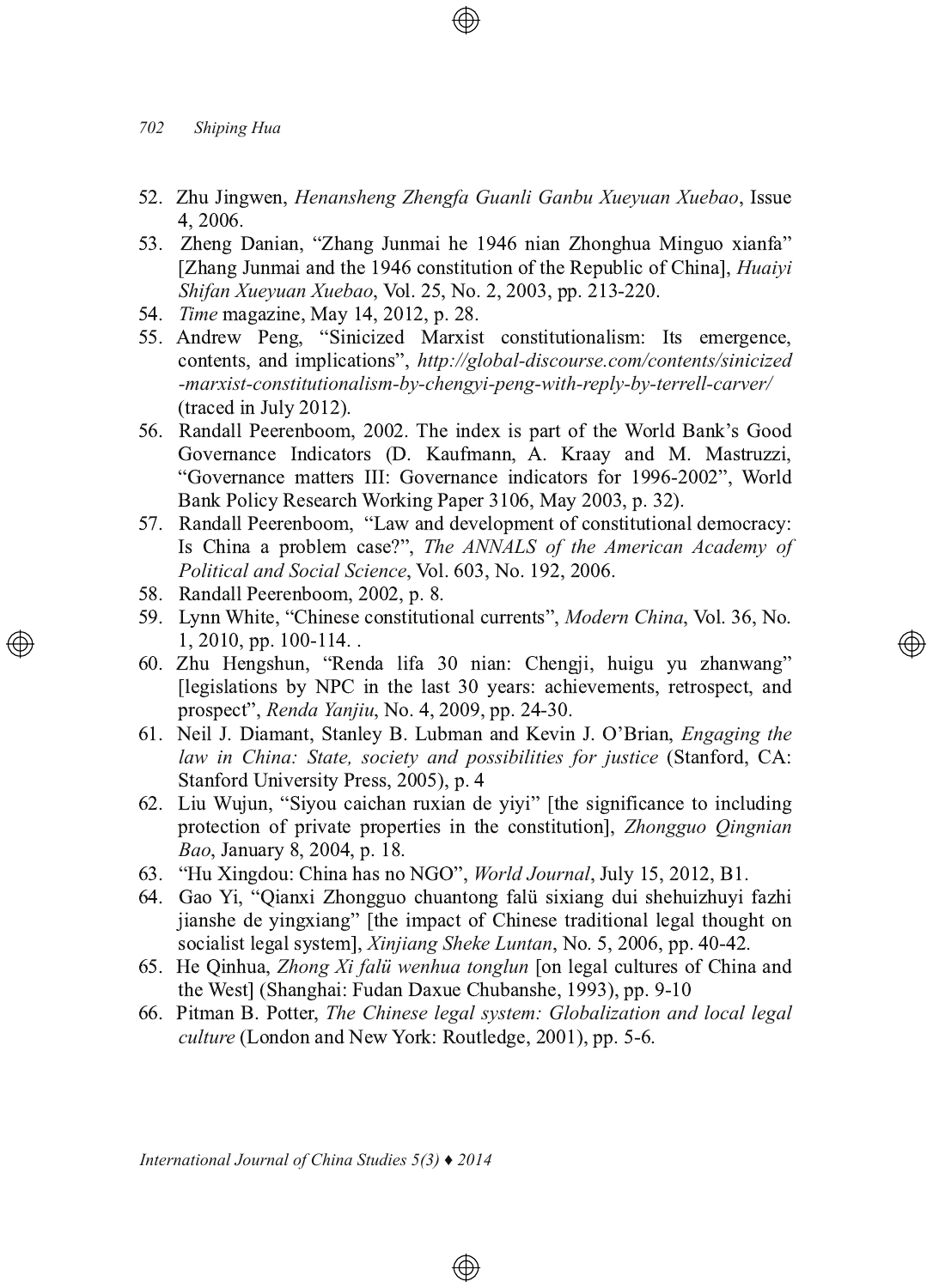- 67. Potter, p. 214.
- 68. Zhang Youyun said that legislation must be based on the reality of social change and cannot be too rigid. Zhang Youyu, Zhang Youyu wenxuan [selections of Zhang Youyu], Vol. 2 (Beijing: Falü Chubanshe, 1997), pp. 255-258.
- 69. Ma Jihong, "The constitutional law of the People's Republic of China and its development", *Columbia Journal of Asian Law*, Vol. 23, No. 1, 2009, p. 148.

 $\bigoplus$ 

*IJCS Vol. 5 No. 3 (December 2014)*

</u>